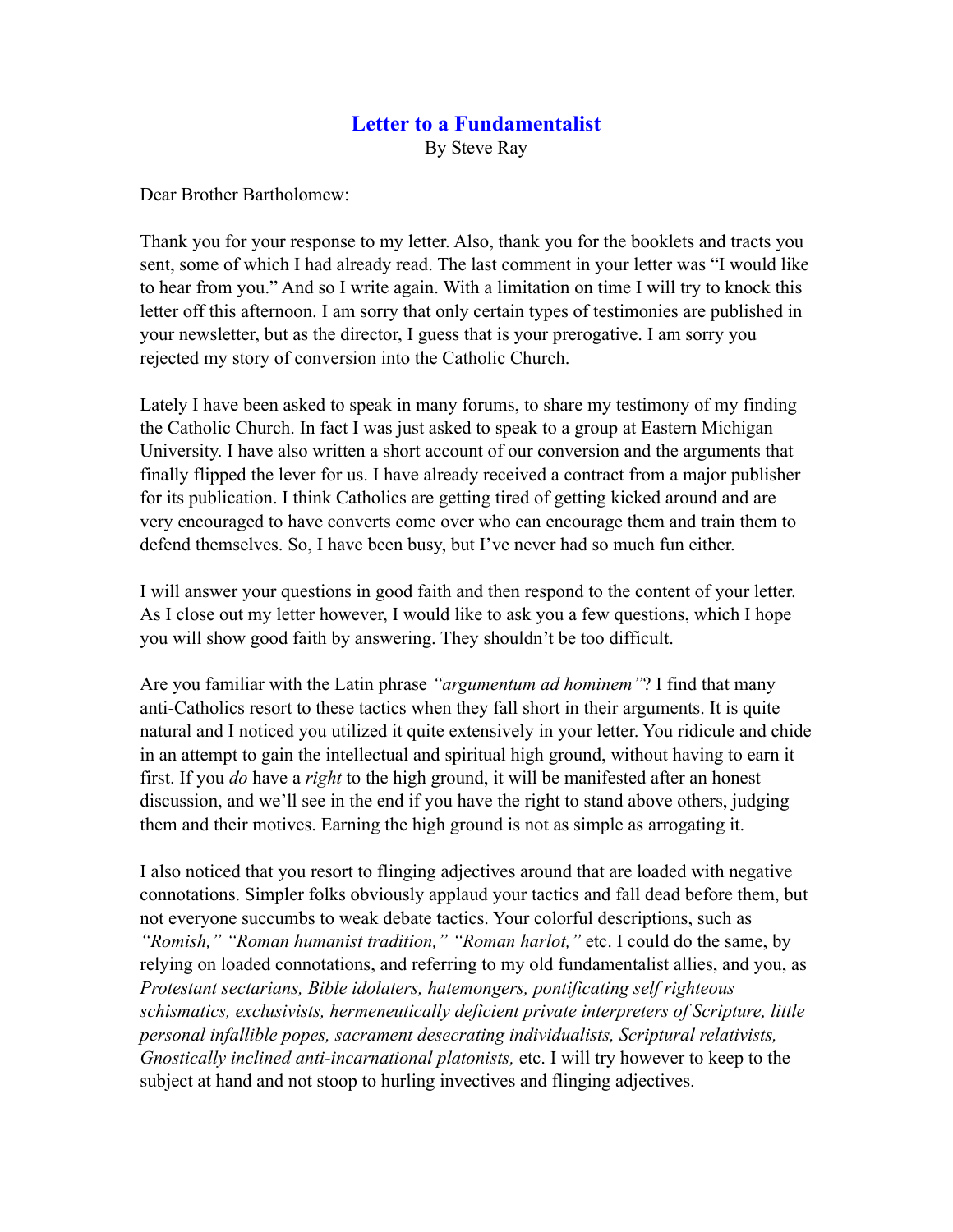I will start out by saying that, though I was once one of you-and I will get to that a little later-I am now a Catholic. I do not condemn you nor doubt your salvation. You believe in the Lord Jesus, have presumably been baptized in the Name of the Father, Son and Holy Spirit and seek to serve the Lord and obey His will. We will most assuredly spend eternity together in heaven. You may say, *"No way Steve, you are not saved the "Bible way" and never have been, and you will spend eternity in hell."* However, even by *your* soteriology I will go to heaven, since one who accepts Jesus as their Lord and Savior "your way" has eternal security. I have done so. I used to be an anti-Catholic and spent a good bit of time writing tracts, witnessing to Jehovah's Witnesses, Mormons, unsaved pagans and the "salvation-by-works-Catholics." We went door to door and hit every home within a ten-mile radius of our church over a period of six years. We brought people in for Gospel Meetings, even taking the meetings to halls we rented in all the nearby towns and cities. We converted many Catholics to the fundamentalist gospel.

#### **Answers To Your Two Preliminary Questions**

But before I get off the track, I will start out by answering the two questions you asked at the end of your letter, and then I'll return to the body of your letter. I must first comment that I am under no obligation to answer your questions, but since I understand their purpose-to prove I was never in the *Protest*-ant, Fundamentalist, "Bible-Christian" tradition-I will humor you with a few historical minutiae to slacken your curiosity. I understand that you find it hard to believe that anyone who is a born again believer, washed in the blood of the Lamb, could possibly fall for the "Romish tradition," as you call it. However, here I stand (didn't someone else say that back in the 16th century?), a convert to the Catholic Church and knowing I have finally pulled into port.

**First**, you asked if I married a Catholic. Heavens no! I was anti-Catholic. I had never set a foot in a Catholic Church before January of 1994 and had never met a Catholic clergyman. I married a fellow Fundamentalist. My wife was raised in southern California and got "saved" in the Maranatha Ministries with Chuck Smith. She moved to Michigan and immediately joined Calvary Baptist Church in 1971, where my family fellowshipped. We later joined Salem Christian Fellowship whose pastor was Bill Nottenkamper and he was a graduate of Detroit Bible College (which is now William Tyndale College), and had a Gospel Program on the local Christian radio station. My wife and I got married at Salem Christian Fellowship six years later. During our eighteen years of marriage we have attended several Evangelical Churches including Trinity Evangelical Presbyterian, and Trinity Baptist where I was a teacher for several years.

My wife and I sold everything we owned in 1982, except for our library which was then more than 5,000 volumes, and moved to Switzerland to study with Francis Schaeffer, at L'Abri Fellowship, before he died. Are you familiar with him and his books? He was *sola Scriptura* and *Sola fide* to the core and one of my heroes for his moral courage in a relativistic society. He was one of the first Evangelical Fundamentalists to open the eyes of the Protestant communities to the horrors of abortion, infanticide and euthanasia.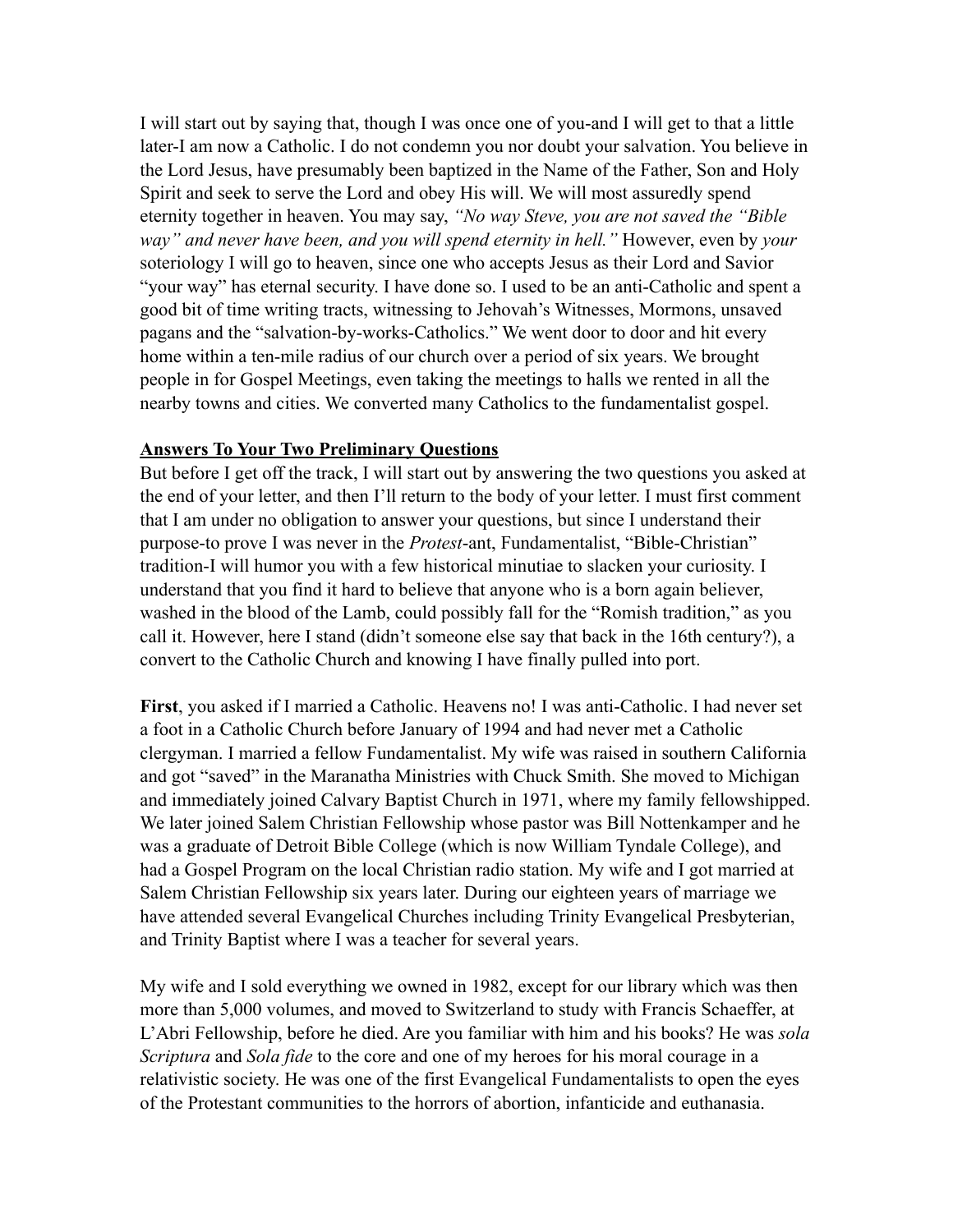My parents were "saved" in 1954 in Detroit when Billy Graham had his first Detroit Crusade. I "asked Jesus into my heart" after simple instruction from my mother at four years old. I knelt at the green vinyl couch, which I still remember clearly. I remember several times in my early youth renewing my commitment when I heard Billy Graham myself, as well as many times in Church. My parents were members of Joy Road Baptist in Detroit, then Calvary Baptist in Plymouth, then Salem Christian Fellowship for six years, and lastly, at Wayne Baptist where they have attended since 1976. Back to myself and answering your questions. At seventeen I made a lifetime dedication of my life to Christ and within a few months had seen more than 50 of my friends and high school peers "accept Christ as their Lord and Savior." Where the Commons Area at Plymouth High School had once been filled with hippies (this was back in the early seventies) there were almost one hundred kids reading Bibles, witnessing and praying. When I graduated, I moved out to the country and joined Salem Christian Fellowship.

Now, in our 18th year of marriage, my wife and I, along with our four children, and several friends, have joined the Catholic Church and both sides of our families have been grieved at best, and hostile at worst. I hope that answers question #1, as to whether I married a Catholic. Sorry to negate your first attempted explanation for this "strange development" in a ex-fundamentalist's life.

**Second**, you ask what Bible school I went to. I will tell you. During the six years I attended Salem Christian Fellowship, the pastor and the four elders (deacons, if you prefer) set up a local Bible school, which was an adjunct to the fellowship. Three of them were graduates of Detroit Bible College (now William Tyndale), one a graduate of the University of Michigan and the fourth was a graduate of Moody Bible Institute. Maybe you will recognize some of the textbooks we used: *A General Introduction to the Bible* by Geisler and Nix, published by Moody, *The Life and Times of Jesus the Messiah* by Alfred Edersheim, *Lectures in Systematic Theology* by Henry Thiessen (Wheaton College), *Christianity Through the Centuries* by Earle Cairns (Wheaton College), *Galatians: The Charter of Christian Liberty* by Merrill Tenney (Dean of Wheaton Graduate School), *A Manual Grammar of the Greek New Testament* by Dana and Mantey (Southwestern Baptist Theological Seminary and Northern Baptist Theological Seminary respectively), and *An Introduction to the Old Testament Prophets* by Hobart Freeman published by Moody Press. This is just to name a few. They were supplemented with Watchman Nee, Harry Ironside, Paul Little, John Stott, J. I. Packer, John Bunyon, Andrew Murray, Charles Spurgeon, and a host of others too numerous to mention. As I said, my library is now approaching 8,000 volumes (*ed.note*: it has since reached 20,000) and I have all the fundamentalist, evangelical, Protestant classics and have read most of them. The Bible School is no longer in existence.

You can discount my salvation and understanding of God's word and my salvation the "bible way," as you call it, but if you do, you simply display a lack of integrity on your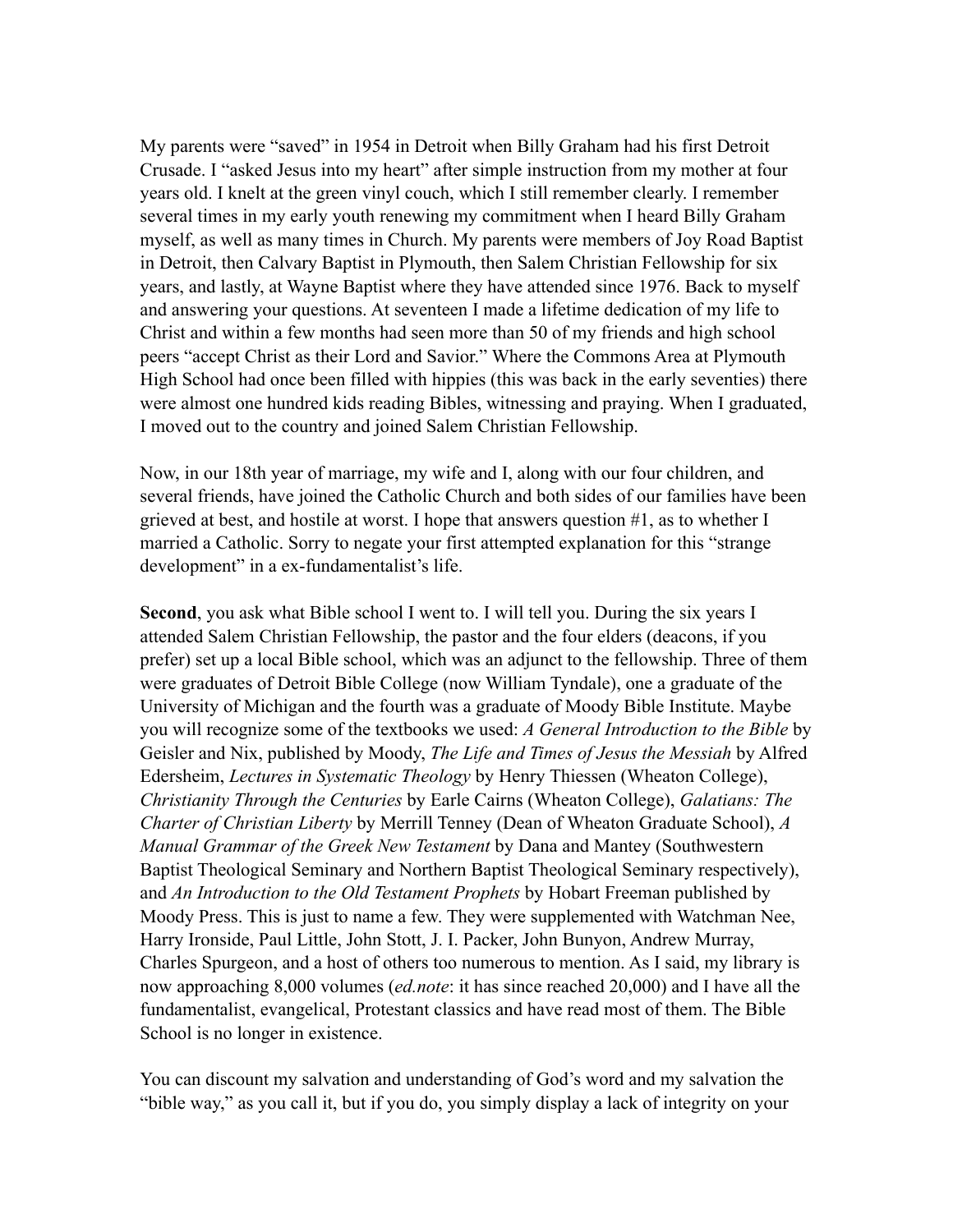part and you'll lose credibility. You must look for explanations elsewhere and hopefully I can offer you a few as we proceed. Everyone who knows me, or has known me, would assure you of my orthodox, Baptist, fundamentalist, Evangelical background. I have now answered your two questions.

### **Response To The Heart of Your Letter**

But, let's get to the heart of your letter. Your first paragraph states, after the part about EITHER *heart conversion* OR *intellectual conversion*, that *"it is evident that you were not born again' the Bible way."* This is an amazing claim for someone who doesn't even know me; but it doesn't surprise me, because I understand your problem and the fundamentalist mind set. Remember, I used to be one of you. Since joining the Church I've had people say that I must have never *really* known the Lord, and probably my parents didn't either. However, this has only been said by people who do not, or did not, personally know me, for *no one* who knows me would dare say it. Someone who willingly joins the Catholic Church, can't possibly be saved, right? Let me ask you this: Do you think there are any "saved" people in the Catholic Church? Do you think there are any "unsaved" people in your "Bible church"?

The reason you have a problem with this is because you probably believe in the doctrine of Eternal Security. How can a person who is saved join the Catholic Church and love the Mass? If anyone *could* lose their salvation, it must be this kind of turncoat (for in your mind, joining the Catholic Church is the wickedest evil, even worse than going to a brothel according to your own words). But, since you have the wonderfully easy dogma of Eternal Security, developed by Protestant theologians, and don't believe a "Bible Christian" can lose their salvation, you are in a real theological dilemma. What do you do with a person like me? Since I can't lose my salvation, you need an out, and you escape the dilemma by making the statement *"it is evident that you were not born again' the Bible way."* Why don't you explain how, without knowing me, that it is so *evident*. I am curious to know.

The fundamentalist-created *"eternal security"* presents a dilemma that fundamentalists have yet to honestly confront. Let me give you an example. What if a good pastor of a Baptist Church, who preaches the Gospel of Christ "your way" for forty years, carefully leads the flock and holds fast to baptist theology, witnesses daily, prays without ceasing, and raises a godly family, suddenly begins to have sinful thoughts? After a while he succumbs to the thoughts and falls into sin. He cracks and leaves the Lord. He denies Christ, leaves the pastorate, binges on adult beverages, divorces his wife, commits sexual adultery with a church member's wife and finally commits suicide? How would a good fundamentalist grapple with this? This is somewhat of an extreme example, but please don't tell me it never happens, because I know better. Even the high profile televangelists, who have much more to lose than the average pastor, give us multiple examples.

You have one of three choices: first, he lost his salvation because he went too far (but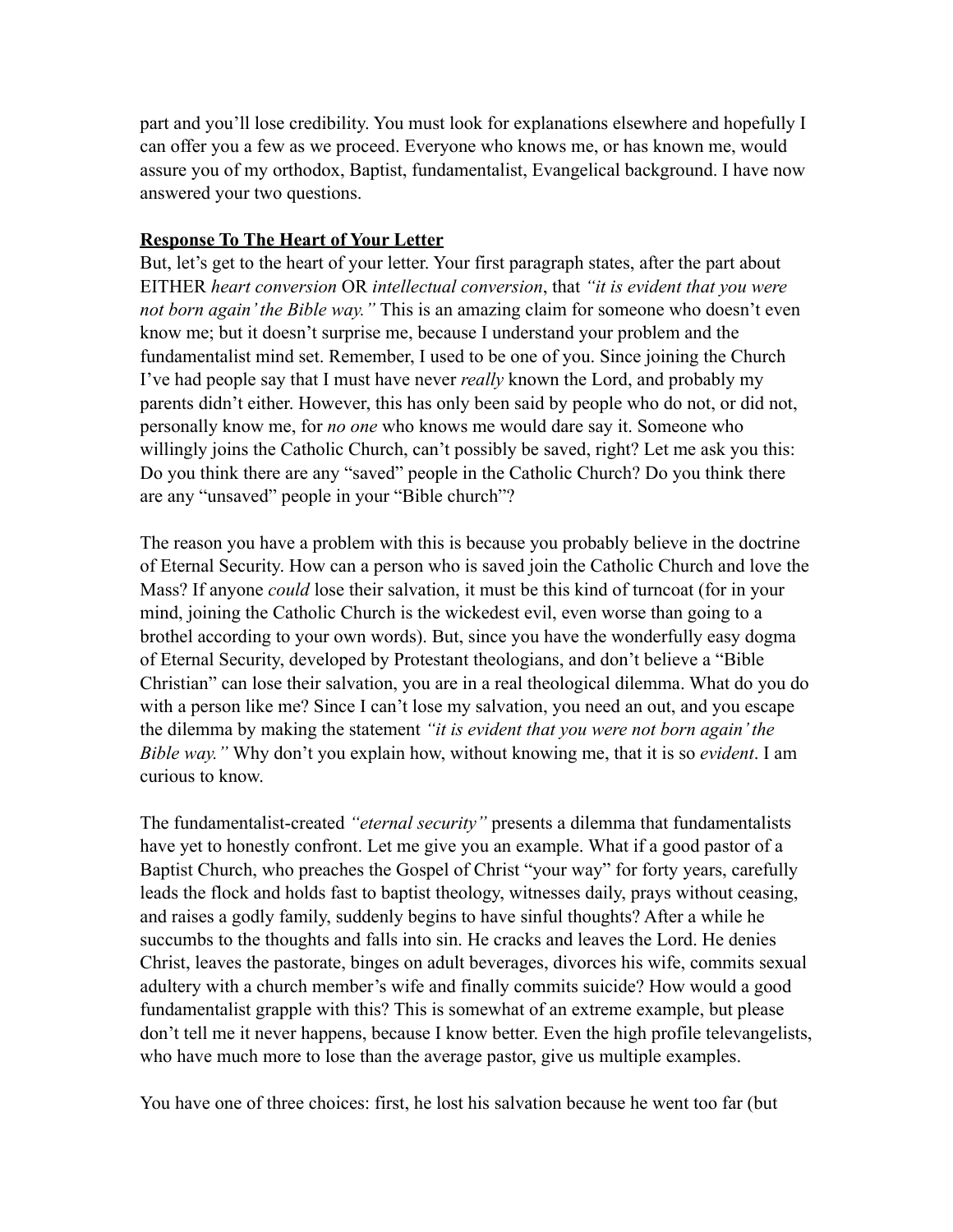who decides what "too far" is). Second, he is still saved even though it goes against the whole teaching of Scripture. Or third, he was never saved to begin with, at least not the "Bible way." *This last alternative is the escape hatch for the fundamentalist*. Unfortunately it is blatantly dishonest and totally unacceptable for it is an attempt to have it both ways. By accepting this solution, you never know if "getting saved" ever really "took hold" with *anyone*. If *you* fall into sin Bartholomew (or heaven forbid, join the Catholic Church) your friends and associates would have to say, *"Well, Bartholomew had us all fooled, but he obviously was never saved to begin with, it was just an intellectual conversion, and he was obviously never "born again" the "Bible way."* This is an intellectually dishonest answer, but intellectual honesty as never been the fundamentalist's strong suit.

The Catholic teaching is *so* much more biblically sound, so much more feasible, so much more in harmony with the revealed character of God. It does not force one into be making individualistic, personalized determinations that the Bible says are the prerogatives of God (2 Tim. 2:19). You really ought to read the new *Catechism of the Catholic Church*, which even Jack Van Impe, the fundamentalist "Walking Bible," admits is "right on" and recommends that all his followers read.

#### **Your Third Paragraph**

In case you forgot what you wrote I will reproduce your third paragraph in its entirety, also for all the others that will read this response.

*"Maybe you are "ecstatic" in being a convert to the Romish system, but what does that prove, Steve? You claim that you never loved the Lord more.' What do you mean by love: Are you talking about Charismatic goose bumps and carnal sensations? I am sure the sensual rites and ceremonies of the Roman religion are pleasing to the natural man. How you 'missed the church for so long' is a mystery to you? Roman Catholicism is not a church by Biblical definition. Do you think having tears every Sunday' constitutes being a child of God? If you knew the Scriptures, you would abhor the idolatrous, blasphemous, pagan, non-Christian mass. Attending mass is worse than going to a brothel. I suggest you seriously study the Scriptures. Employ the apostolic method of interpretation, not the papal method which makes people mental slaves.*

I do not think your third paragraph is worth spending much time on. Nevertheless, here we go. You are right, being "ecstatic" does not prove anything, though I never claimed it did. I just made a statement of fact. As far as love being defined as "goose bumps and carnal sensations," I'm not quite sure where you got this from. This is a Hollywood type love and certainly not a biblically defined love of God. I would say that, in my deeper love of God since I joined the Church, it would be defined more as a love with my whole mind, soul and strength. I think someone else has already given this as a biblically acceptable definition of agape love. The "Romish" system (there you go with your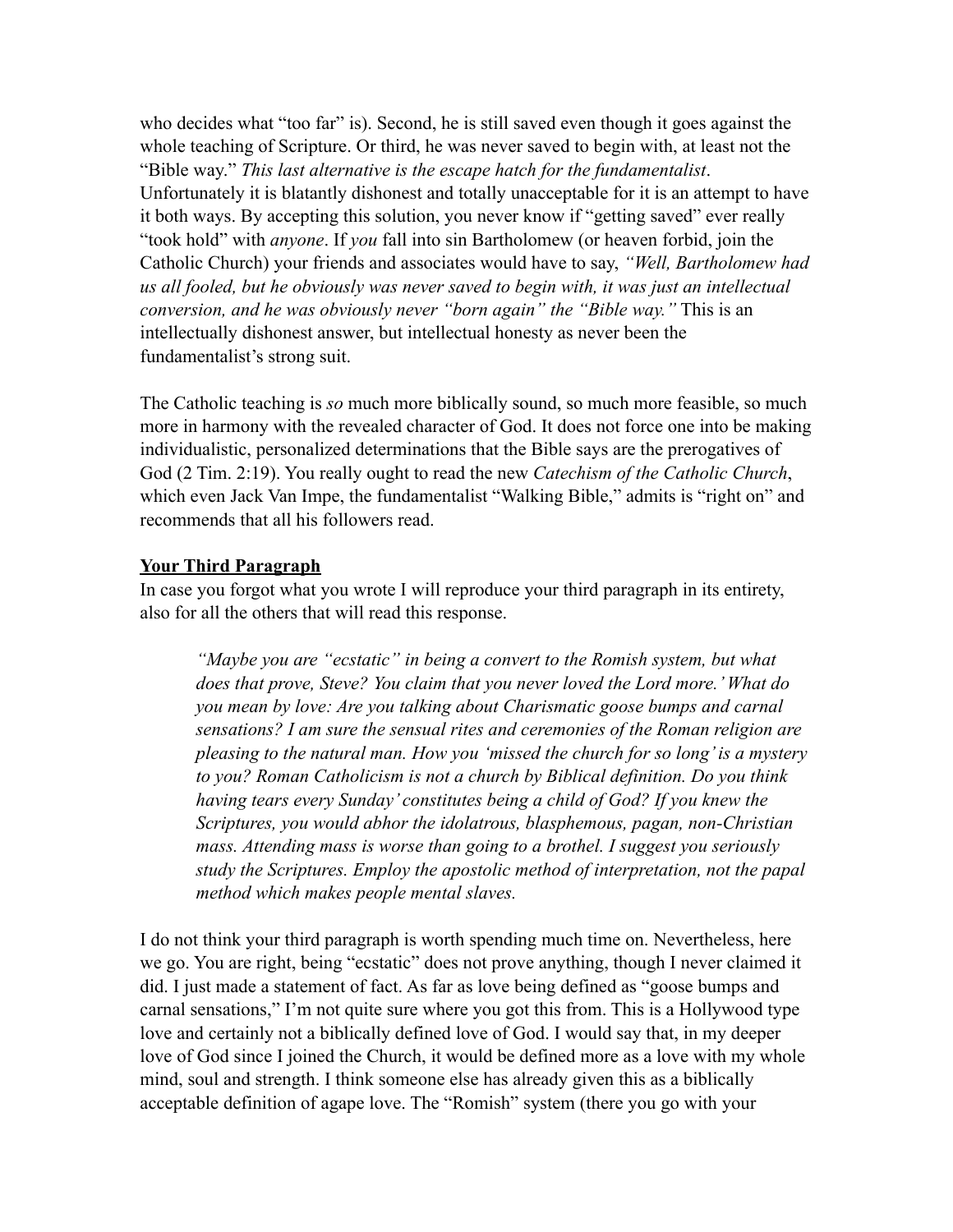homemade, loaded adjectives again) has little to do with goose-bumps.

The funny thing is that fundamentalists hurl condemnation at the Catholic Church for what they perceive to be "dead liturgy," condemning Catholic and Orthodox liturgies as a great evil, yet they have their own liturgies. They know when to stand up, sit down, sing a song, say a prayer, preach a sermon (keeping it within the proper time frame), eulogy, sit down, stand up again and say a closing prayer. Every sect has a liturgy, even if they deny it. Liturgy simply comes from the Greek word for "service" to God and is used in the New Testament (See Acts 13:2). However, since God saves the whole man, not just his spirit, joy in worship, even expressed in tears or goose-bumps, is not a bad thing. Just as pleasure in marital sex, or enjoyment of a delicious meal are not evil. Do you avoid good food or marital love because they may give you "carnal sensations?"

You say that *"sensual rites and ceremonies of the Roman religion are pleasing to the natural man."* Do you ever find pleasure in a well-sung Christmas hymn sung by the choir? Do you ever sense a deep-seated pleasure at an inspiring sermon, delivered with gusto and spirit? Is this appealing to the natural man, or is this somehow a pleasure qualitatively different? Are you a good judge of the various joys, loves, pleasures, feelings, senses and blessings that are a part of being humans made in the image of God? Do you deprecate my spiritual experience because you hate the Church or because you consider any joy and pleasure to be carnal? The word *sensual* implies physical sensations, especially sexual, and gratification of the physical senses. I'm not sure what you are trying to intimate with the use of that word. If it is simply that the multifaceted aspects of the Catholic liturgy appeal to the whole man, then I have no problem with that use of the word sensual.

As pertaining to the senses, I would bet you don't discount them in worship either, for you expect a clean building for worship, with the heat on in the winter and the air conditioning on in the summer. You play pretty music and have "heavenly choirs" to establish the ambiance of worship. You have a cross on the wall and an opened Bible in the place of prominence on the dais (of course it is not considered an idol or icon, even though it stands in such a place of prominence). Symbols such as American and Christian flags are strategically placed to make sure everyone knows we are all "Christian soldiers. Symbolism and emotion are not unfamiliar to you Baptists.

Neither do you deny emotion as a valid aspect of worship, for I'm willing to bet you've shed a tear or two in church, maybe even gotten goose bumps when singing *Just As I Am* or *A Mighty Fortress is our God* after a particularly inspired message. Do you consider goose bumps unfit for church, only to be experienced by profligate sinners, fleshly Christians? Why do you always apply double standards? Because they always get such a good response from the unwary?

So in answer to your next question about tears; no, I do not *"think that having tears every*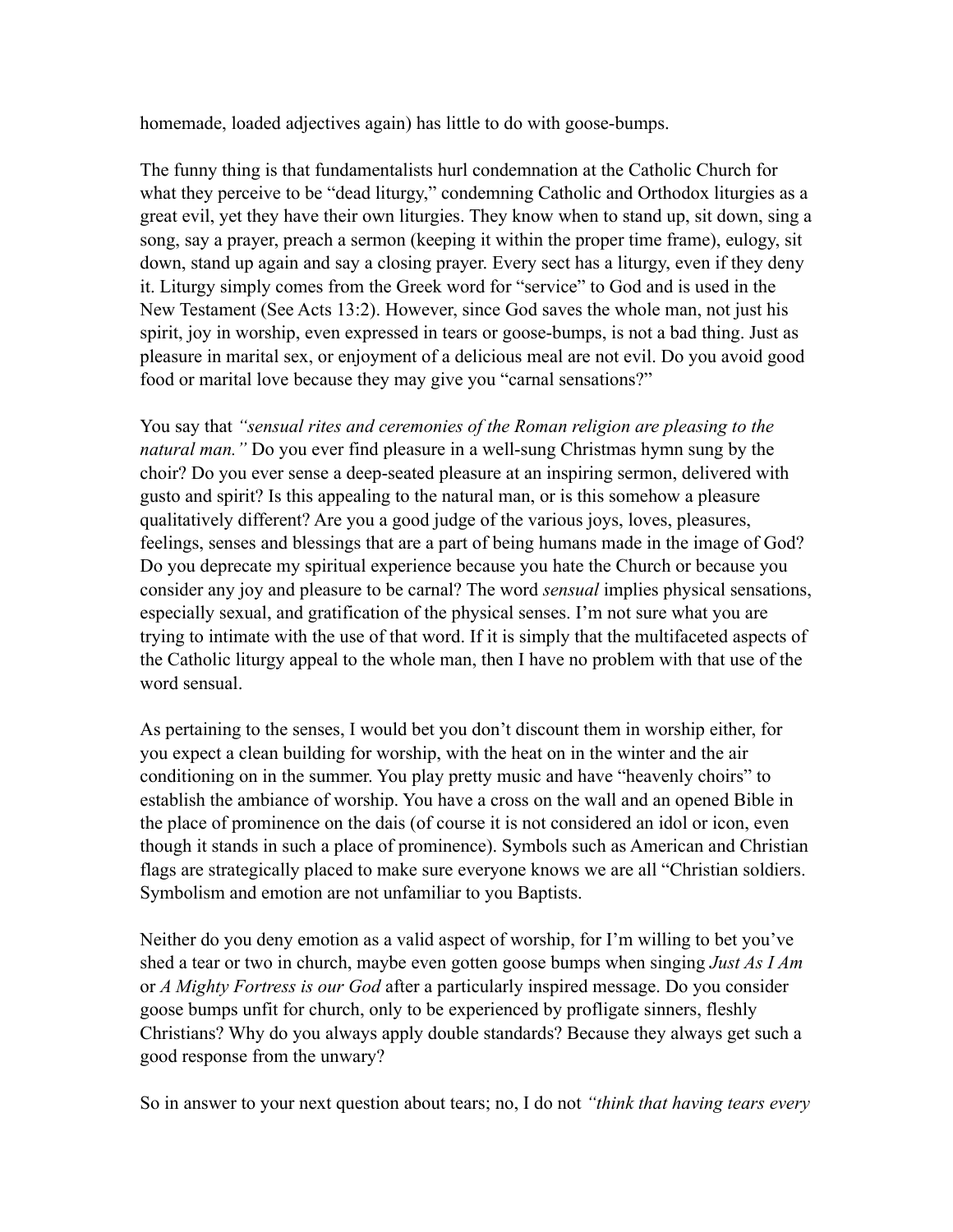*Sunday constitutes being a child of God*," but I am convinced a child of God can have tears, and should, as he worships God and enters into the glory of His presence. I condemn no one for tears. I condemn no one for dry eyes. I do not think tears prove anything, and I didn't say they did. Again, I only stated a fact.

Next you comment on the Biblical definition of the Church? You say *"the Roman Catholic Church is not a church by Biblical definition*"? I assume by your authoritative declaration, almost a papal declaration, that you consider yourself the final, infallible word on this matter? I know a lot of godly people who would disagree with you. You read what you want into the Bible, apply your own private judgement, filtered through your fundamentalist tradition. I know, because I did too. We will get into what Jesus thought the Church would be, and what Paul called her later in the letter.

Your last few sentences in paragraph three are a little silly but I will address them briefly anyway. You say that *"attending mass is worse than going into a brothel."* Do you mean just going in the front door, or actually participating in the forbidden activity within? I understand why you say this, and from your perspective, your evaluation you are probably correct. Worshiping idols is spiritual idolatry and is directed directly at God, whereas physical indiscretion is harmful, but only a sin against ourselves, not directly affronting God Himself. However, they are both sin and whether each rates a 9 or 10 on the "serious meter" I am not sure. Having held your theory of the mass at one time myself, I must say it is incorrect, and that the liturgy of the Catholic Church, as it has been celebrated since the time of the apostles, is the celebration Christ Himself instituted, and it's the celebration the apostles taught the churches of the first century. History tells the story, but you don't like history, you only like your personal interpretation of the Bible tainted by your traditions and your hatred for the Church.

Please educate me as to the "apostolic method of interpretation" which you refer to at the end of paragraph three. I was not aware that the apostles gave any formal instruction in the matter. Are you sure you didn't just "invent" your own infallible method for which you now claim apostolic authority? Are you aware that there are hundreds of competing and contradicting "apostolic methods of interpretation" claimed by every tradition imaginable? Your's must be right though, because the Holy Spirit leads you. A funny thing though, the others claim that authority too. A confusing situation, isn't it? Who is one to believe? Many are returning to the *real* apostolic tradition, apostolic method of interpretation, and apostolic authority within the Church Jesus founded through His apostles, and which is still faithfully living for Him today, protected by the Holy Spirit. Before we leave this topic, please inform me of the "papal method" of scriptural interpretation, for I could find nothing in the new Catechism with that title. Again, I was not aware there was such a thing.

I also appreciate your exhortation to seriously study the Bible. I will do so, for it is also an exhortation of the Church. The new Catechism of the Catholic Church says, *"The*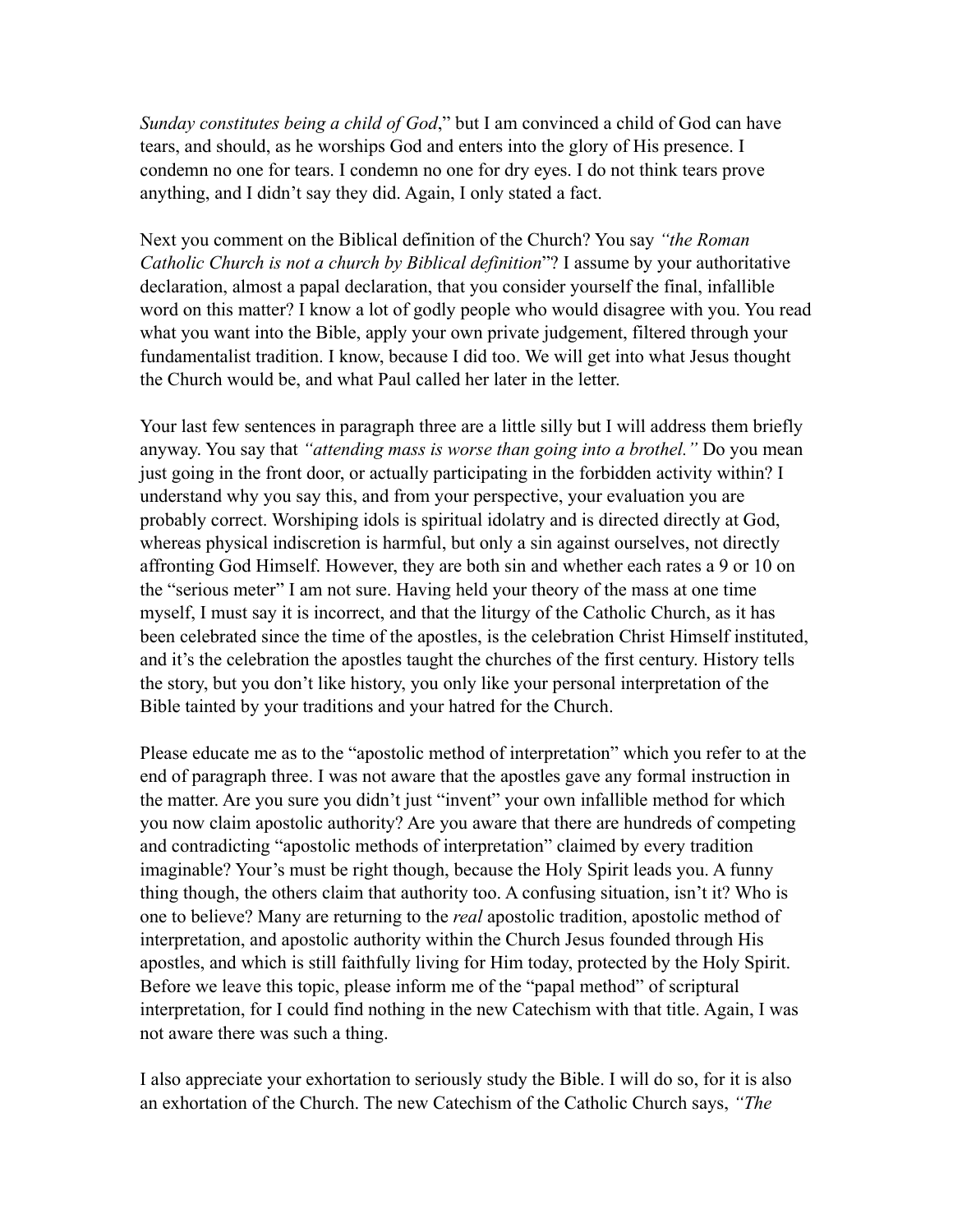*Church forcefully and specifically exhorts all the Christian faithful . . . to learn the surpassing knowledge of Jesus Christ, by frequent reading of the divine Scriptures."* (CCC para. 133).

When did the "Roman humanist tradition" begin? Is there a point in time when the early Church was apostolic and "Bible believing," and then suddenly turned away and became the Roman tradition? I would be curious as to when this happened. As I study the history of the Catholic Church, as it flowed out of the apostles and the apostolic period, I find it very faithful to the teachings of the Scriptures. I find it also very essentially Catholic. From the first century on the Eucharist *was* the body and blood of Christ. Ignatius of Antioch, (*c*. 35 - 107 AD; a contemporary and student of the apostles) wrote:

*"But look at those men who have those perverted notions about the grace of Jesus Christ which has come down to us, and see how contrary to the mind of God they are. . . . They even abstain from the Eucharist and from prayer, because they will not admit that the Eucharist is the self-same body of our Savior Jesus Christ, which flesh suffered for our sins and which the Father in His goodness raised up again. Those, therefore, who speak against this gift of God, incur death in the midst of their disputes. But it were better for them to treat it with respect, that they also might rise again . . . Shun divisions, for they are the beginning of evils . . . The sole Eucharist you should consider valid is one that is celebrated by the bishop himself"* 

*". . . obey your bishop . . . share in one common breaking of bread - the medicine of immortality, and the sovereign remedy by which we escape death and live in Jesus Christ forever more."* 

*"Make certain, therefore, that you all observe one common Eucharist; for there is but one body of our Lord Jesus Christ, and but one cup of union with His Blood, and one single altar of sacrifice - even as also there is but one bishop, with his clergy and my own fellow-servitors the deacons. This will insure that all your doings are in full accord with the will of God."*

I know you don't care about history, and you don't care what these men say. But let me ask you a simple question: Was Ignatius of Antioch before or after the infiltration of "Romish humanistic tradition?" He knew the apostles, especially Peter, and also Polycarp, the disciple of John. You don't care though, do you? You are more impressed with your *own* interpretation of events and teachings in the New Testament than the perspective of these men *who lived with the apostles!* Amazing! I am so glad to be out of the mind-numbed, life-robbing, anti-intellectual, anti-historical, fundamentalist tradition!

You then ask and judge as follows: *"How much reading have you done from the early Church Fathers? Probably not much.* The real question is not have *I* read them, but have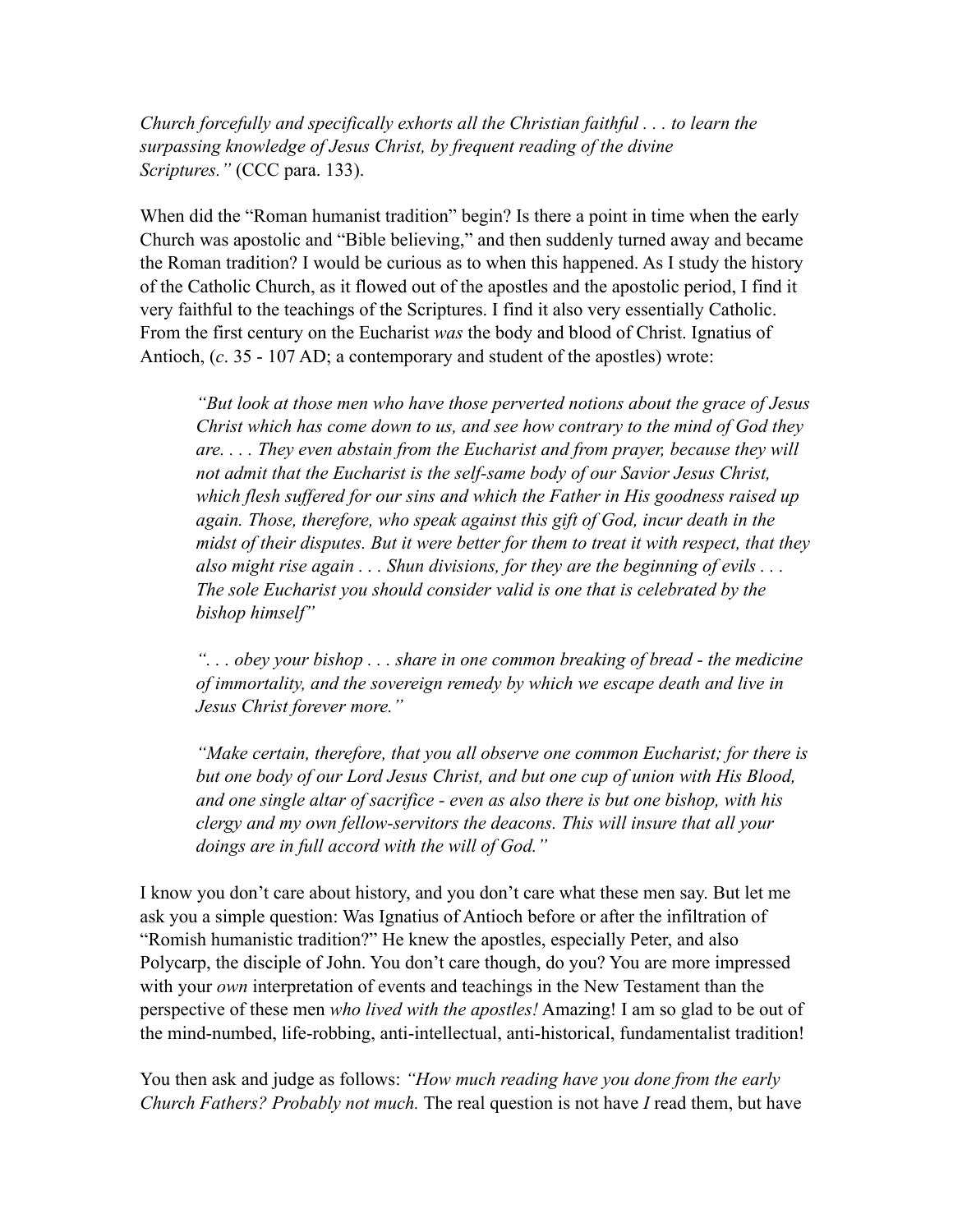*you* read them. It is hard to stay misinformed and parochial when you read the sermons, epistles and eloquent defenses of the faith written by our first brothers in the Lord. What you will find, in these early Christians you try to claim for your own, is that they fundamentally disagree with you on just about every major point of practice. They are essentially Catholics to the very core. You should read them! You will not find "justification by faith *alone*" in their works (or in the New Testament for that matter).

You will find no emasculated "Lord's Supper," like you do in fundamentalist sects, where they have sucked the core out of the sacrament and left their followers with the shell of easy believism and "nothing happens here." Empty, symbolic baptism is nowhere to be found in the early Church, except in the Gnostic heresies, before the so-called Reformation. Baptism, as the Baptists know it today, was condemned by the early Christians. I know you don't care about history, or what the brothers who preceded us in the faith (the bishops of the apostolic Church) had to say, but for the benefit of the many others who will be reading this letter, I include one of hundreds of quotations from the first two centuries, from Irenaeus (c. 130 - 200 AD), Disciple of Polycarp:

*"Thus there are as many schemes of redemption'; as there are teachers of these mystical opinions. And when we come to refute them, we shall show in its fitting place, that this class of men have been instigated by Satan to a denial of that baptism which is regeneration to God, and thus to a renunciation of the whole [Christian] faith."*

In the early Church (much to my chagrin, when I finally realized this two years ago) you will find nothing of your fundamentalist pulpit preaching being used as a substitute for the Eucharist (this was a tradition started at the Reformation), your disdain for the mother of our Savior, the easy-believism of fundamentalism, the eternal security of recent invention, the concept of the *invisible* unity of the Church, the denial of apostolic succession and apostolic tradition. There are so many issues I feel like writing all day. I feel such pity for the impoverished souls that have been sold a bill of fundamentalist goods and have swallowed them hook, line and sinker.

To move on, you say that *"No Christian fundamentalist leaders keep their people from reading the early Church Fathers. They simply inform their constituents that the early Church Fathers were not infallible."* As to the infallibility of the Fathers, you and I agree. The Church Fathers are *witnesses* to the Word of God preached and practiced by the Lord Jesus and His apostles. The apostles left us a tradition (I know you hate that word, but bear with me for the sake of discussion), some of which was enscripturated in the New Testament many years later, and traditions that were orally passed down (e.g., 2 Tim. 2:2) and carefully preserved in the early Church and in the writings of the Fathers. They were not infallible, but neither are they irrelevant. Don't tell me that fundamentalists don't keep their people from the writings of the Fathers. They most certainly do. If they don't do it overtly, they do it by making them irrelevant, or implying it is just "old Catholic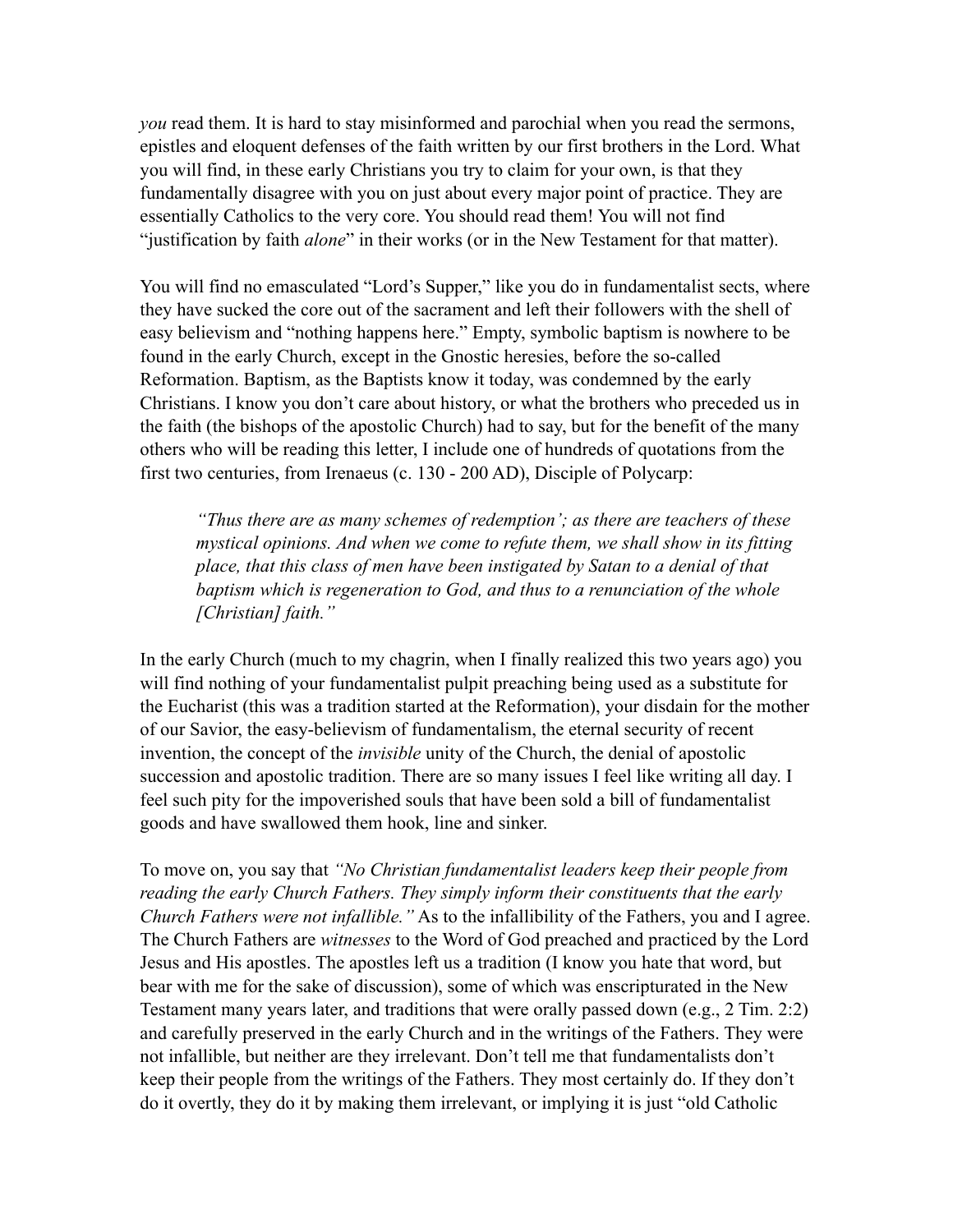stuff." Your statement is not true, and I know it from my own experience and the experience of many, many others I have discussed it with over the last two years.

A friend of mine is a graduate of the Trinity Evangelical Seminary in Deerfield, Illinois. He studied a graduate course on Patristics (the study of the Fathers). He was never told that the Fathers were bishops in the Church. They were only referred to as "early Christians." They never discussed their beliefs, practices or teachings other than the topic of Christology. He later felt cheated and lied to and wrote a scathing letter to the seminary. Also, you may be interested to know he and his family also have converted to the Catholic Church in the last year.

You claim the Scriptures all-sufficient. We will get to that a bit later.

Next you say the "Pope's Church is losing 265,000 yearly. The burden of proof is on you to prove this statistic. The truth is, for every person leaving the Church world-wide, there are seven (7) joining the Church. There are more Catholics in the world than all the Protestant sects, "Christian" cults and Orthodox combined. Formidable, like the Church of Jesus should be!

Whew, that was page one of your letter, it is all downhill from here. Next comes another *argumentum ad hominem* where you say I am amusing. I am glad to amuse you, it was not my intent, but if I do, all the better.

You next say, *"If you knew the Word of God, you would feel the Roman harlot."* All of a sudden, the objective word of God and the objective truth gives way to feelings? Weren't you just attempting to criticize me for basing my beliefs on feelings? And now we find that you are opposed to the Church because you "feel" the Roman harlot? Wow. I know the word of God, and I don't feel the harlot. Harlots are "felt" in brothels. When I celebrate the Eucharist I experience the presence of the Lord and my response is one of obedience, love, worship and a deep sense of awe that He would willingly die for me while I was yet a sinner. I am in awe that the Father so loved the world, He gave His only begotten Son, that whosoever should believe in Him should not perish but have everlasting life.

This is an interesting verse. Have you ever checked the Greek tenses of this oft used verse? I have dissected the verse a little to show the verb tenses: John 3:16 *"For God so loved (aorist, punctilliar) the world, that he gave (aorist, punctilliar) his only begotten Son, that whosoever believeth (present, progressive) in him should not perish (aorist), but have (present, progressive) everlasting life.*" (KJV)

Interesting, uh? The present tense "that whosoever *is believing* in Him" puts a different light on the verse. One would expect the *believe* to be aorist, to show it's a once-and-forall, a one-point-in-time event. One could ask why Jesus switched to the *present tense* in a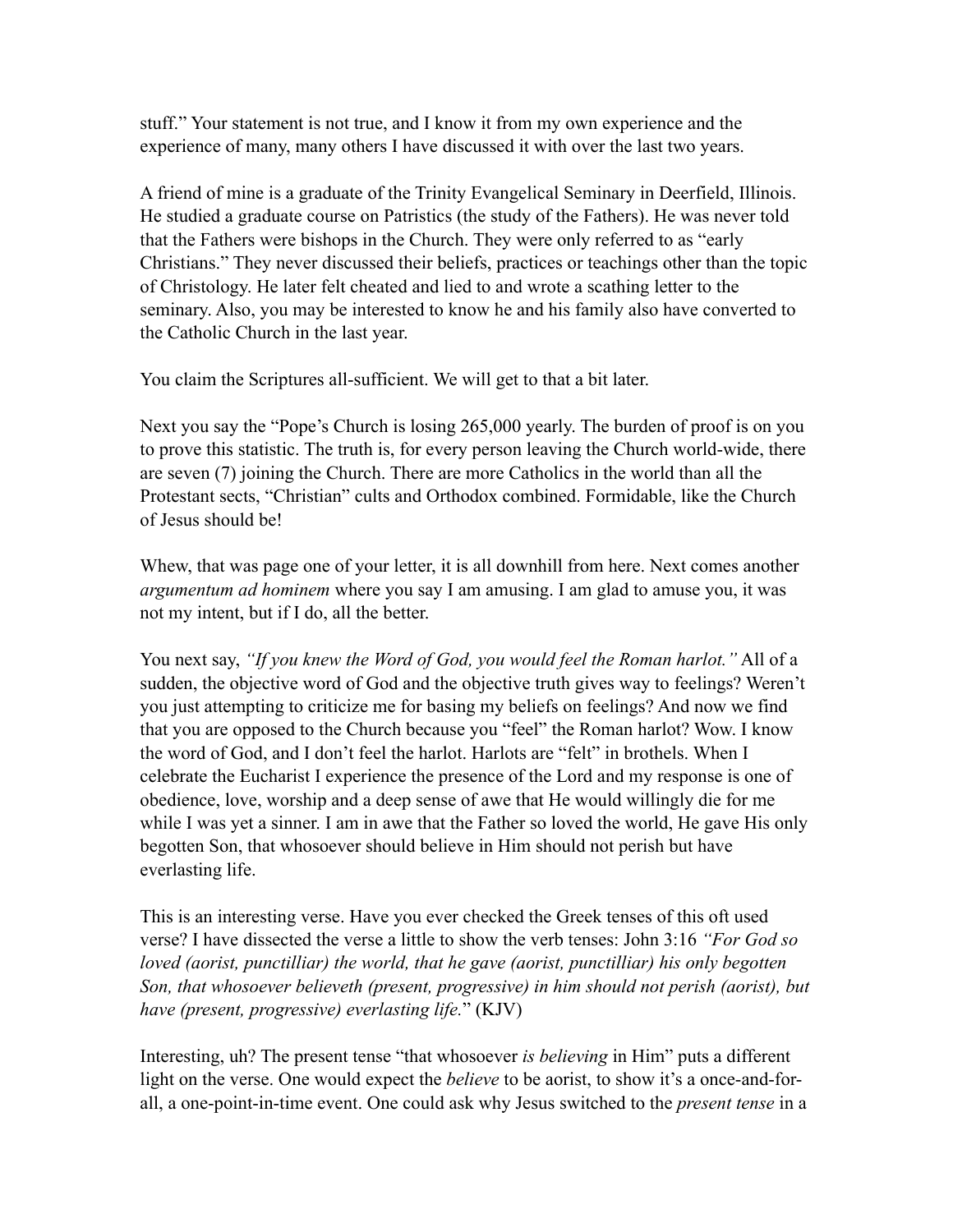verse full of aorists. The present tense implies continually believing, a process of believing, and not the punctilliar belief I was once convinced of. Hewitt in his grammar textbook, New Testament Greek (James Hewitt, B.A., B.D., M.A., Ph.D.; Hedrickson Publishers; 1986, page 13) says:

*"The present tense is basically linear or durative, ongoing in its kind of action. The durative notion may be expressed graphically by an unbroken line*, *since the action is simply continuous. This is known as the progressive present. Refinements of this general rule will be encountered; however, the fundamental distinction will not be negated."* 

He who is currently, habitually and continuously believing . . .

Also, the word believe can't be reduced to mere mental assent. The word *believe* in biblical times carried with it the concept of obedience and reliance. Kittel says *"pisteuo means to trust' (also to obey') . . ."*

Vines says, *". . . reliance upon, not mere credence . . ."* This is confirmed further by John the Baptist's statement in John 3:36 *"He that believeth on the Son hath everlasting life: and he that believeth not* (apeitheo) *the Son shall not see life; but the wrath of God abideth on him*. (KJV) The work *apeitheo* is understood by all good translators and commentators to mean obedience. The opposite (antonym) of believe is *disobey.* The verse in the RSV says *"He who believes (present tense) in the Son. . . he who disobeys (present tense, progressive, state of persistence) the Son . . . "* The NASB translates the verse like this: *"He who believes in the Son has eternal life; but he who does not obey the Son shall not see life, but the wrath of God abides on him".* Kittel, a Protestant reference work, clearly defines *apeitheo* to mean "to be disobedient." Belief has obedience wrapped in its arms and the opposite of biblical belief is disobedience. One cannot consider themselves to be biblical if they teach salvation by mental assent (which amounts to cheap grace) *without* the subsequent and corollary obedience.

But, back to your letter. You ask me where I get the figure of 23,000 competing Protestant sects. The answer is the United Nations statistics on Protestant denominations in the world. *World Census of Religious Activities* (U.N. Information Center, N.Y. 1989). (Ed. Note: In the year 2000 edition of *Oxford University World Christian Encyclopedia*, the number now exceeds 33,000.)

Next, I was not naive to think you would use my testimony, I offered my testimony with tongue in check. I thought you would pick that up right away.

You next tell me to get into the Scriptures and everything will fall into place. You are right, when I got into the Scriptures, I found the Church. What a blessing. As to telling my family I have made a *"grievous mistake by lining up with 'the magnificent Whore.' I*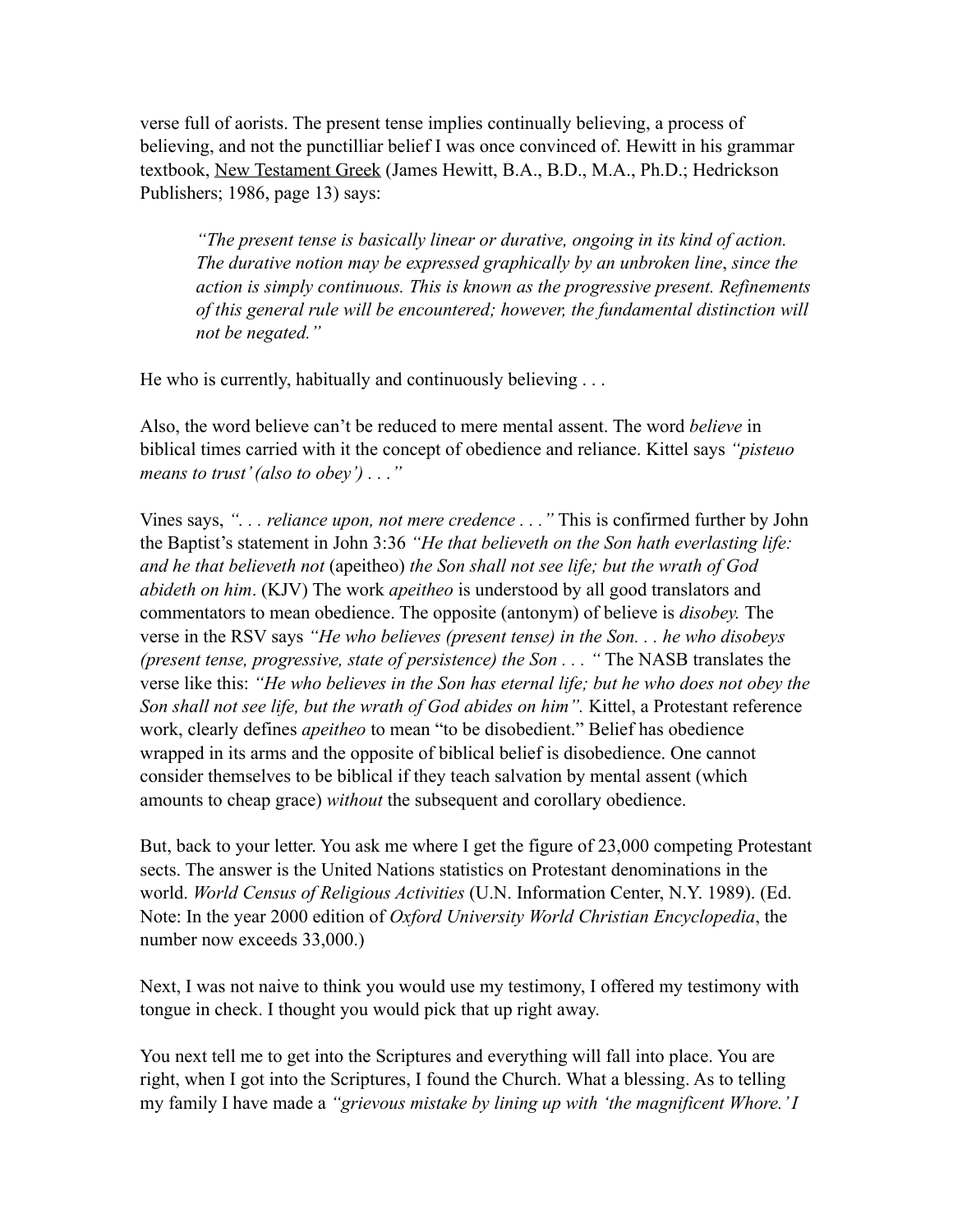*have been communicating with them on a regular basis and last summer wrote them a thirty-two page letter, which is now getting published, to explain to them that my conversion to the Catholic Church was the best thing that has happened to our family. To find Christ is wonderful, and to find His Church is wonderful too.*

### **A Few Questions For You**

Now that I have responded to your letter, and answered your questions, I have a few things I would like to discuss with you. Where does the New Testament claim for itself what you claim for it, that it is the only source of God's word and the only authority binding on the souls of men? Yes, it is binding, but where do you find in sola Scriptura that the Bible, as we have it today, is the only binding authority? Doesn't Jesus give the apostles binding authority in both Matthew 16:19 and 18:18? Does your fundamentalist tradition allow you accept these verses? Or does your "grid" of private judgement and "baptist" customs filter out the Lord's intent, when He gave this authority to His Church (the apostles as the foundation; Eph. 2:20) to bind and to loose?

**What is the Word of God?** Paul said his spoken words to the Thessalonians were accepted for what they actually were, the word of God. What he was referring to included much more than what is "scripturally" passed on to us in the twenty-seven books of the New Testament, as we know it today. The spoken words, not the written, the oral tradition, were also the very "words of God". When did Paul's spoken words cease being the word of God, after the sound wave vibrations fell from the air? Is God's spoken word self-retiring after they hit the human ear? Or do they continue to be God's word the following day, and the following century, even if not written on parchment? I just ask this as an honest challenge. The sola Scriptura position taken by those espousing the fundamentalist tradition is the Achilles heel of Protestantism, of which anti-Catholics are immersed up to their ears. The whole issue of the canon cuts to the very heart of the issue of the Church and leaves the fundamentalist position open to question, if not ridicule.

Paul tells the Thessalonians "Therefore, brethren, stand fast, and hold the traditions which ye have been taught, whether by word, or our epistle." (2 Thes. 2:15 (KJV). He doesn't even limit this to his word, but uses the word "our", including Silvanus and Timothy. The word, or tradition (paradosiaς), that had been left to the Thessalonians is the spoken word, as well as the first epistle. Paul considers them equally binding upon the Thessalonians. Consider this: Paul spends time among the people in various geographical areas he visits (Ephesus, Corinth, etc.) and while living there preaches the Gospel (oral presentation of God's word), starts the local church, teaches them the Gospel and the way they should conduct themselves (including how to celebrate the Lord's Supper, Baptism, confession, etc.). This is the oral/living tradition. Later, when a problem arises a letter is written to remind them of the tradition the apostle had implanted in their local church. The written word is sent to correct the practice and bring them back to the tradition he had taught them.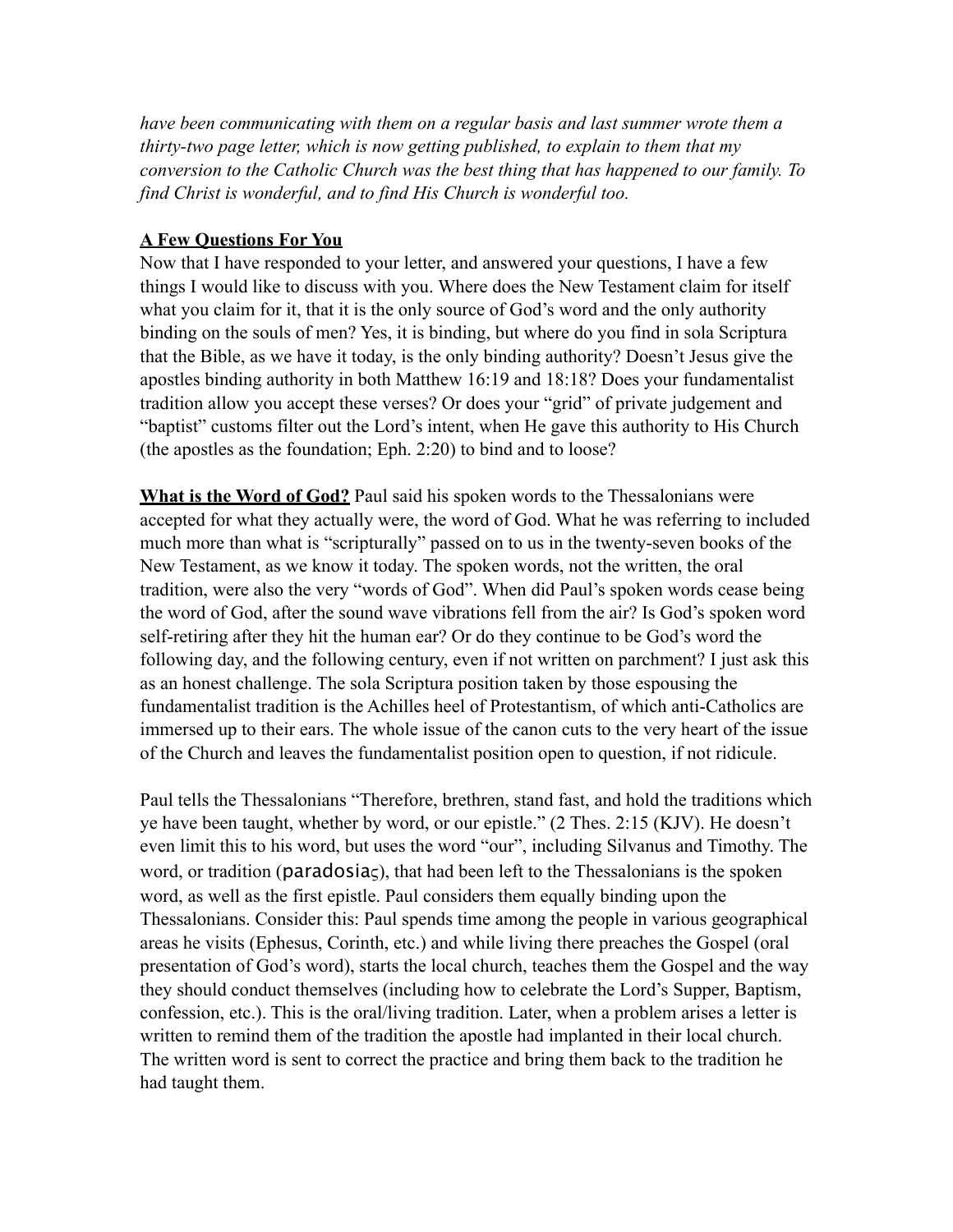The Corinthians were praised for keeping the tradition Paul had taught them. The written epistles Paul sent to the Churches did not and does not negate or substitute for the oral/ living tradition he had left them-it adds to, or supplements, it. The Apostolic Tradition was maintained in the early Church through the apostolic succession and the unity of the "one holy, catholic and apostolic Church" which Paul declared to be the "pillar and foundation of the truth". Even Jesus, who you claim to obey in the "bible way", told believers to "listen to the Church". Pray tell, what Church could He mean? Historically speaking, there is no question what Church He was referring to, everyone understood it was the Church Jesus promised to build and protect, the one anti-Catholics rant and rave against. Was He referring to the local denomination on the southeast corner of the intersection or the competing denomination on the northwest corner?

The early Church, the Church of the Apostles that existed as one visible, organic, Church for the first 15 centuries, knew nothing of this sectarian madness, denominational confusion and conflicting private interpretations. How can the believer today obey Jesus and listen to the Church? The relativistic sectarianism brought about by the so-called Reformation, makes a farce of Jesus's words. In fact, the Fundamentalists, in keeping to their private interpretations and little manmade churches (born through ecclesiastical divorces and divisions) have created a new human tradition which nullifies the word of God and makes it impossible to obey Jesus's words in any real objective way.

To make a long story short, what did the early Church depend on for its "infallible" source of truth and morals? Was it the canonized New Testament we buy so freely today in the local bookstore? You know as well as I do that the New Testament was not canonized until the fourth century, which is by comparison the span of time from the arrival of the Mayflower to our current decade-quite a period of time to be without a formal New Testament.

Did the early Christians believe in the doctrine of sola Scriptura? By no means! If you disagree, the burden of proof is on you, produce your evidence! For the first centuries there was no formalized New Testament, as we know it today. How did they survive, and in 300 short years conquer the whole Roman Empire? How could it be done without the King James Bible and good fundamentalist preachers pounding pulpits with the doctrines of sola Scriptura, the invisible Church, sola fide, and the other doctrines of recent development? Yes, the letters of Paul and the Gospels were well accepted and ubiquitous. But so were many other writings including the Didache and the Shepherd of Hermas and hundreds of others, many of which were considered Scripture for the first three centuries. A short study of our history shows the Apostolic Tradition and the Apostolic Succession was the basis for orthodoxy and obedience to the Gospel. To deny this is to be ignorant and deny history. These same men, the bishops of the Catholic Church (who Fundamentalists refer to as "early Christians" to avoid the reality that they were bishops), were the men who defined the doctrine of the Trinity (an extra-biblical word), the deity of our Lord Jesus Christ and the canon of Scripture!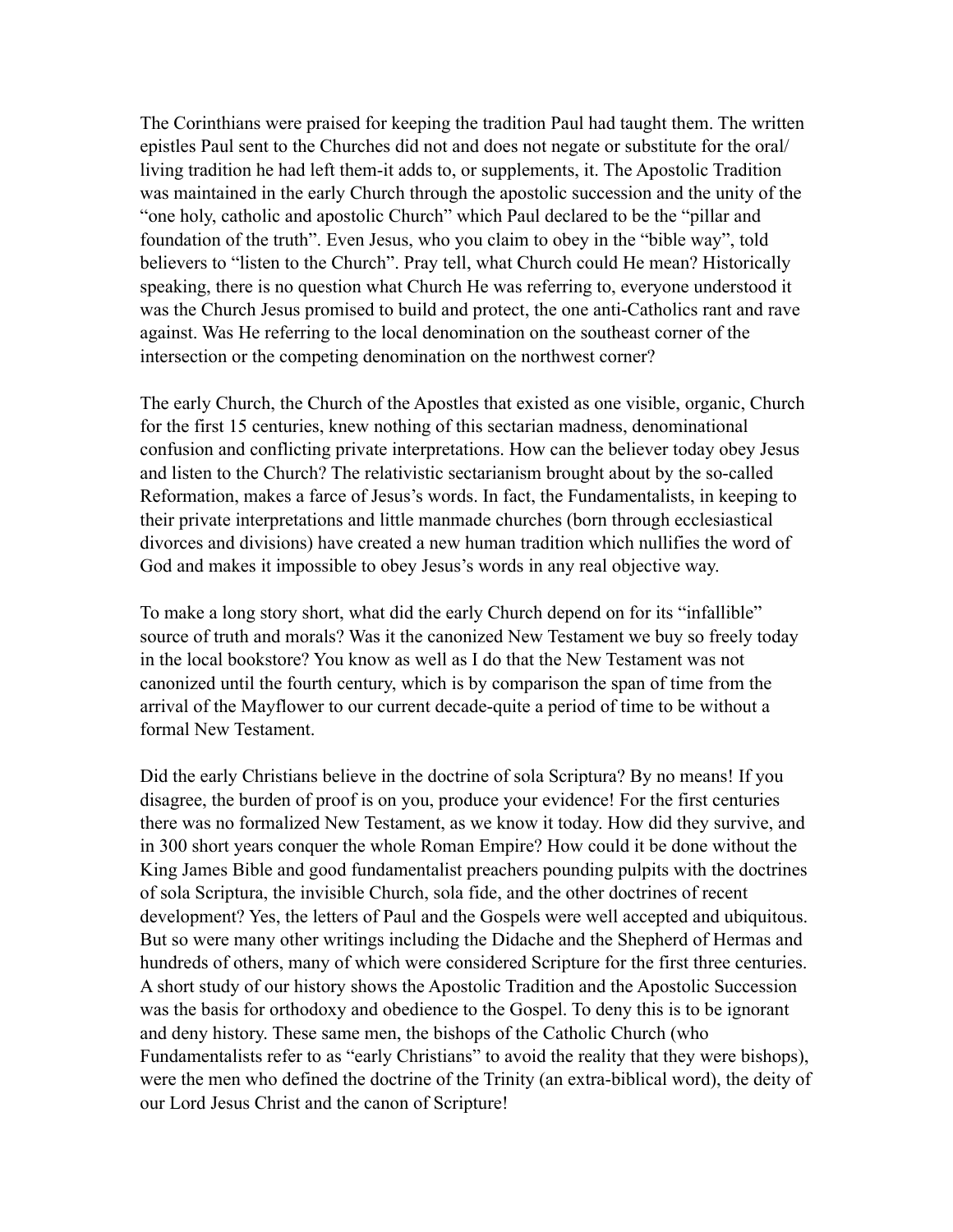A friend of mine said the Catholic Church placed "extra-biblical" doctrines on the souls of men. I would say it is the other way around! I will use the New Testament as an example. Since you believe the Bible is the only infallible word we have from God, how does God tell us which books should make up your New Testament? In this sense the New Testament canon itself is definitely extra-biblical. You accept the 27 books with no "word of God" to tell you which ones they are! Have you ever thought about that? By binding my soul to only 27 writings, which are not listed by Jesus, the apostles or the New Testament, to be the only binding authority, you are binding my soul by an extrabiblical, or even unbiblical, authority. You are binding my soul to Church Tradition without realizing it. How does one prove sola Scriptura from sola Scriptura? These questions posed no problems to the early Church nor to the Catholic Church today. They are only the Achilles Heel to those who deny the "one, holy, catholic and apostolic Church" which is still in obedience to Her Lord and keeping His commands in every corner of the globe, something the parochial sects cannot, and never will be able to, claim.

We know from the writings of one of the earliest followers of the Apostles, Papias (c. AD 60−130, a contemporary and disciple of the apostles), Bishop of Hierapolis in Asia Minor, that the oral Tradition was held in very high esteem, even more so than written documents. According to Irenaeus, Papias, a disciple of the Apostle John, said,

". . . on any occasion when a person came who had been a follower of the Elders (Apostles), I would inquire about the discourses of the elders-what was said by Andrew, or by Peter, or by Philip, or by Thomas or James, or by John or Matthew or any other of the Lord's disciples . . . For I did not think that I could get so much profit from the contents of books as from the utterances of a living and abiding voice." (*The Apostolic Fathers* edited by J. B. Lightfoot.).

Papias is referring to the living and oral tradition which was the mainstay and message of the early Christians and preserved faithfully to this day within the Catholic Church and preserved by a sovereign act of the Holy Spirit. Remember, Jesus promised to keep His Church and protect it from being overcome by the power of Hell. Do you doubt He can do it? Did He fail for 1,500 years until Luther arrived?

The Church, "the pillar and foundation of the truth", was given the sacred deposit of the Lord Jesus and the Apostles, the Gospel and the word of God (both written and oral/ practice). It was this Tradition, both in word and epistle, that laid the foundation for the early Church founded by the Apostles. The Church Fathers are not infallible, to say they are would be foolish, but they are witnesses to the tradition left to us by the Lord Jesus and His Apostles, both in word, practice and epistle. Simply stated, this is the Tradition the Church refers to when it speaks of Scripture and Tradition—the Church simply echoes the words of the Apostle Paul.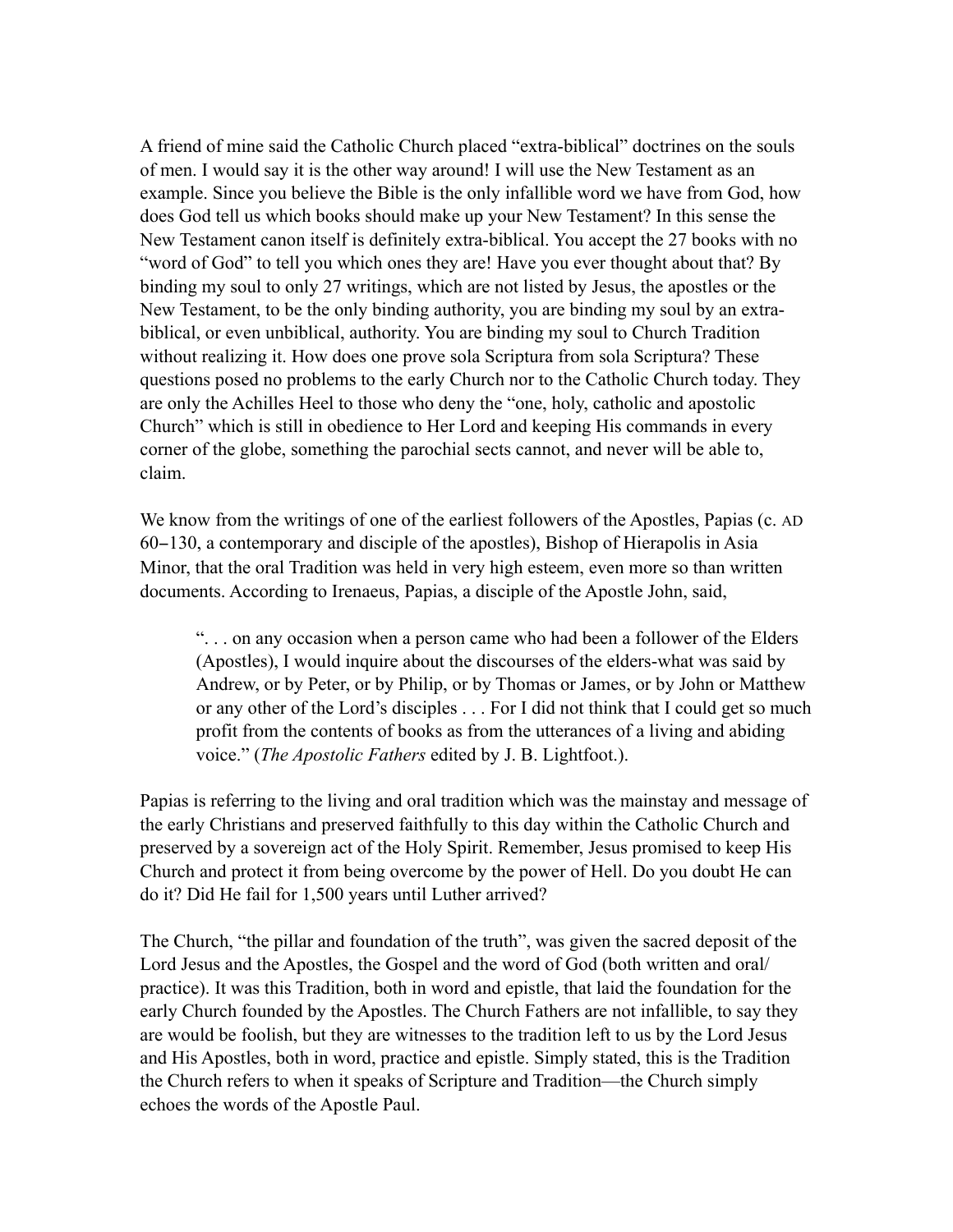The Catholic Church believes that all public revelation ceased with the death of the last apostle. But witnesses to this revelation did not cease, nor did the ability and obligation to pass them on and to develop the doctrines left the Church. This deposit of faith, the Sacred Tradition, in spoken and written form, was not to lie dormant. The development of doctrine (the Church pondering the truth in her heart) was not only a possibility, but an obligation, as proved by the development of the Trinitarian doctrine, Christological doctrines and the canonization of the New Testament, all of which you accept, but none of which are clearly defined in the New Testament, for if they were, Arius and his ilk would have found the going much more difficult than they did.

Here is a simple example for you, right from the New Testament. In Acts 20:35 Paul says, "I have shewed you all things, how that so laboring ye ought to support the weak, and to remember the words of the Lord Jesus, how he said, It is more blessed to give than to receive." (KJV) How did Paul know that Jesus said these words? Can you find them in the Gospels? Yet Paul assumes his audience (as does Luke, the author of Acts) is intimately familiar with the extra-biblical words of Jesus. This was long after the life, death and resurrection of the Lord Jesus. The answer is simple. The Apostolic Tradition (oral teaching and practice) was widespread and passed on faithfully by spoken word, long before Paul, Peter, Matthew or Luke wrote their epistles and Gospels, and long before anyone comprehended the compilation of these writings into a formal "new testament". How did Paul know Jesus's exact words at the Last Supper? He was taught the apostolic tradition. Place yourself in their historical situation. These were the apostles and their disciples.

For that matter, you consider the New Testament books to be inspired, infallible and the only binding source of authority for the believer. I agree with all my heart. But I have a solid ground for believing so, in the Tradition and the binding authority of the apostolic succession. What basis do Protestants have for trusting the twenty-seven writings that make up the New Testament? The answer comes back that "they are inspired." Yes, but how do we know they are inspired? There were many hundreds of writings passing from hand to hand, city to city, province to province. There was the Gospel of Thomas, The Shepherd of Hermas, The Didache, The Epistle of Clement, Acts of Peter, Acts of John, The Gospel of the Hebrews, The Secret Gospel of Mark, The Protevangelium of James, etc. etc. Who decided which were inspired and which were not? To say it was the Holy Spirit who chose the twenty-seven writings, is to sidestep the question - and is not an honest answer for the Holy Spirit works through His Church, which is made up of men.

From a "sola Scriptura" point of view, we would expect to find a list contained somewhere within Scripture to let us know which books were canonical, but no such list exists. In fact the New Testament gives us no help at all within its pages. Others, like Luther, say that if you find Christ preached in a writing it is inspired, but this falls quickly and hard since the spurious writings speak of Christ, and certain portions in the New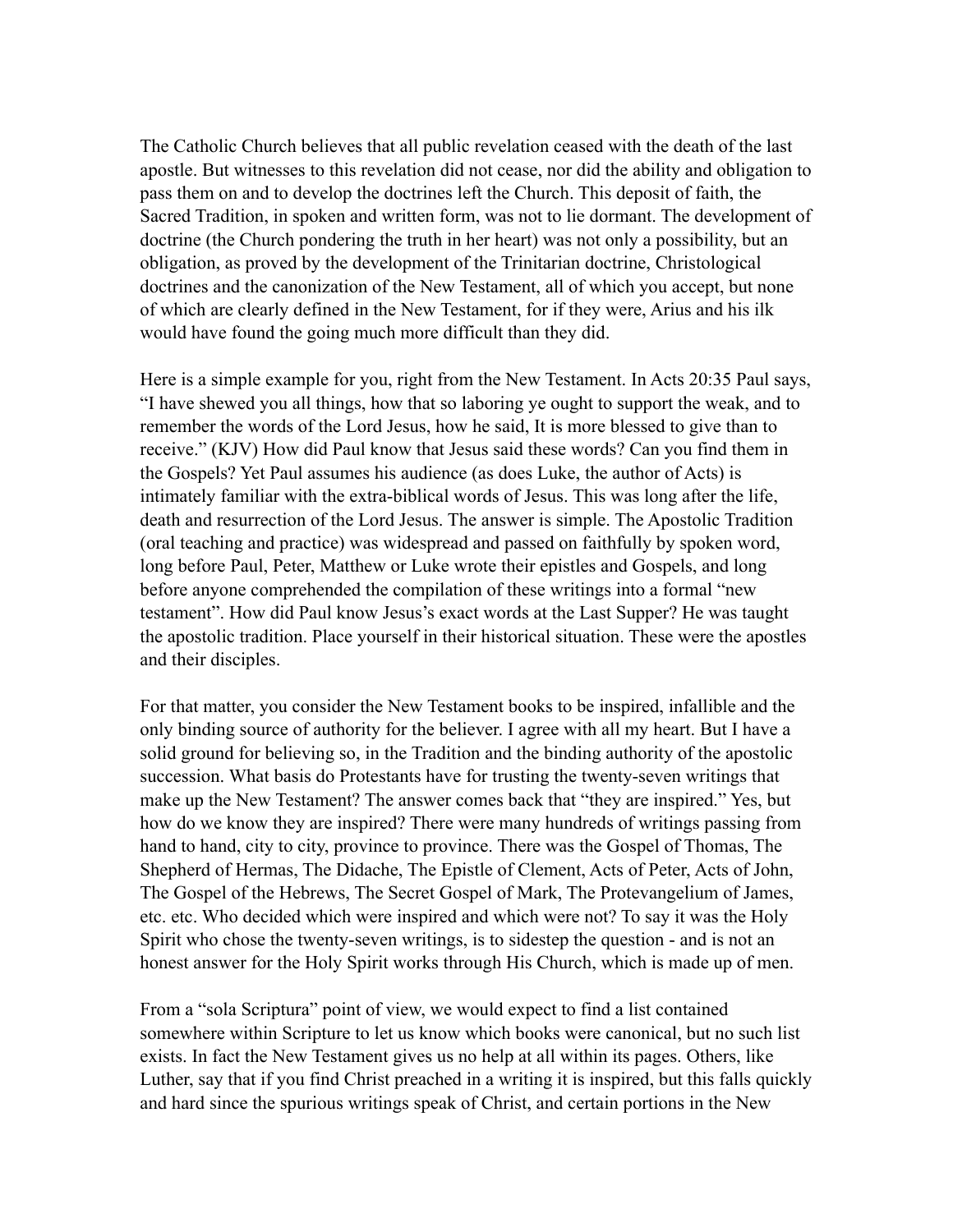Testament seem sparse in this area.

Many of the Reformers, when faced with the obvious problem, reduced it to a claim of an "internal witness" which confirmed that the twenty-seven writings were inspired, and therefore canonical. Others feel a writing is inspired based on its inspiring content. But, how inspiring is Leviticus or Philemon and many things written today are very inspiring. Another criterion is apostolicity, in other words, it is inspired if it was written by an apostle. However, we have in our New Testament the book of Hebrews whose authorship is unsure and disputed to this day, and the Gospels of Mark and Luke written by men who were not apostles. How do we know Matthew was written by Matthew? Jude implies he is not one of the twelve apostles. There is no adequate answer from a Protestant perspective; it is a major problem, one that goes to the very core of the Protestant belief. R. C. Sproul admits that the best the Protestant can hope for is a "fallible collection of infallible books".

How do you know Bart, that the 27 books in the New Testament are the only inspired books? You must trust the very bishops of the early Church that you say are infallible! So how do you know you have an infallible collection? Do you have an infallible source outside the Bible? If you say the Holy Spirit chose them, please show me where it says that in the Bible, where the Holy Spirit gives you the infallible list. And since when did the Holy Spirit act thus on His own without using men. Did he use men to write the New Testament books, and not use men to determine which were to be included? Based on the doctrine of sola Scriptura you need an infallible authority to know which books the New Testament contains; this is necessary. Otherwise, what is to prevent a self-styled "apostle" today from taking away or adding to the canon, as Luther tried to do. Why has there never been a book defending the manmade theology of sola Scriptura? The Fundamentalist position is not as tightly sewn as they like to believe and many are leaving to join the Church that from the beginning has had an answer to the many questions that buzz right over a Protestant's head.

Fundamentalist claim that "God promised to preserve His word-not the Church Fathers." Are you aware that nine out of ten times when the New Testament writers refer to "the Word of God" they are referring not to written documents, but to the spoken word? Read the New Testament through with this in mind and it is a revolutionary experience. Now, what "word of God" did God promise to preserve: The written word alone, or also the spoken and practiced word? If the spoken word was not included, where does the Bible tell us there is a distinction between the two, that the written word takes precedence over the spoken, and that the "spoken" word of God would be self-retiring? And if God promised to preserve His word, how would He do it? The written word was preserved by His Church in the New Testament documents. How would He preserve the spoken words? Would it seem unreasonable to assume He would want to preserve them too, and would do so in the Sacred Tradition (2 Cor. 11:2; 2 Thes. 2:15; 3:6; 2 Tim. 2:2, etc.) preserved in His Church? Is the Holy Spirit unable to do this? Is the Holy Spirit only able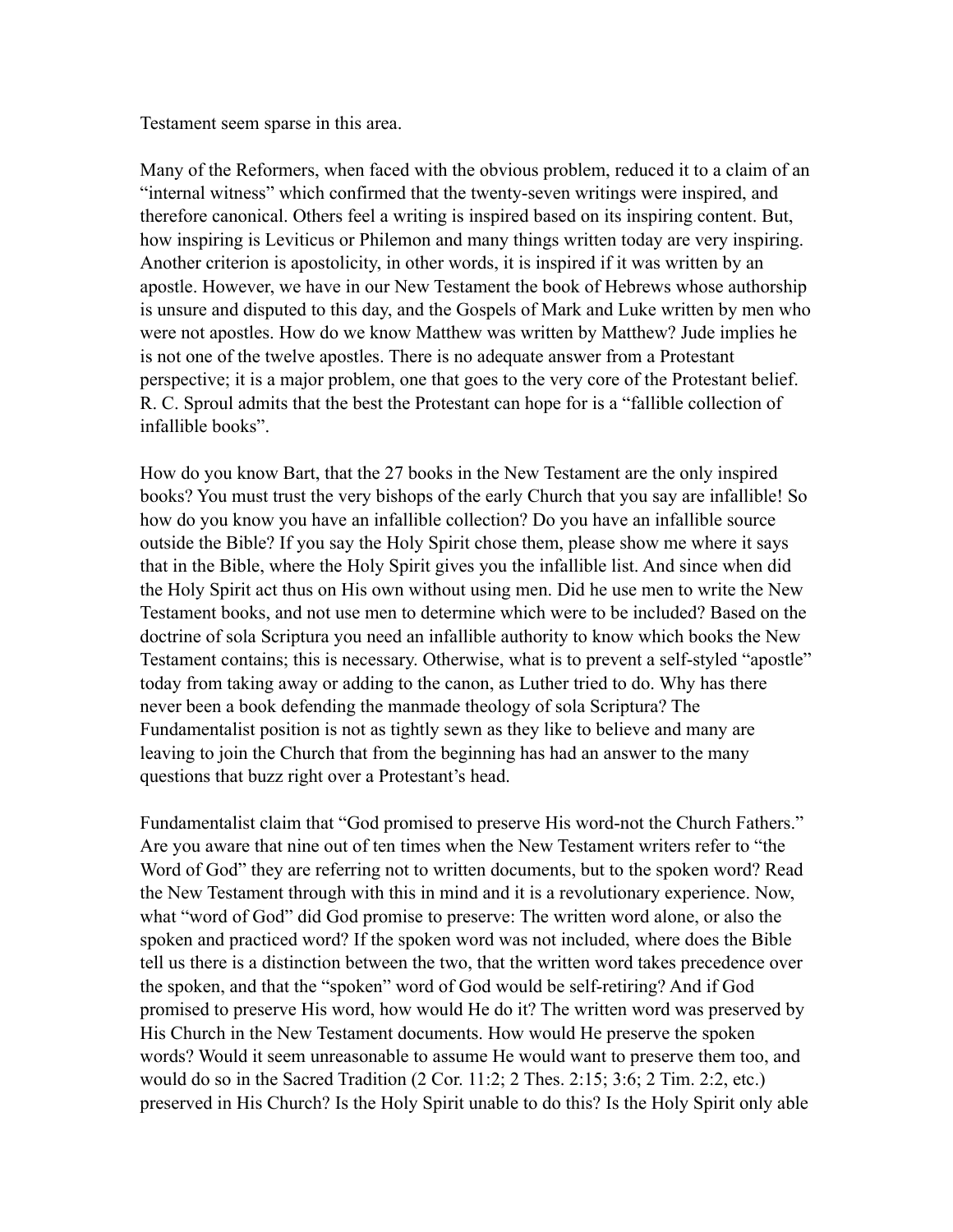to preserve written text, and unable to preserve His spoken word?

There is a queer little equation here that may have slipped by you. It is not however, slipping by the thousands of Fundamentalists coming to grips with the weaknesses of their tradition. You will say the bishops of the early Church (the Church Fathers) are not infallible, only the word of God is infallible. However, you fundamentalists are also not infallible. The Fathers read the Scriptures and interpreted them; you read the Scriptures and interpret them. Neither of you are infallible, yet you treat them with disdain, but present yourselves and your newly devised interpretations as infallible.

You claim to center your "ministry around the objective truths of God's word." You are not clear as to whether this means the spoken or written word of God; nor have you explained why, if it is so objective (unambiguous, interpreting itself ) that there are so many conflicting "Holy Spirit-led" interpretations, even among your own camp? Why should I trust your tradition, which is built on the man-made doctrines of sola Scriptura, faith alone (read James 2:24), etc. before I trust the apostles and their disciples. Houses built on sand eventually begin to show gaping cracks as the whole Fundamentalist tradition is now exemplifying.

As you see the Catholic position is not so ludicrous as some Fundamentalists make it out to be. In fact, in light of all the biblical and historical information, as soon as we blow some dust off the tiresome cliches, the Catholic position looks quite feasible, if not wonderful. But too many Fundamentalists, who are so immersed in their parochial heritage of division and personal infallibility, that they can't see the forest for the trees.

## **Becoming Born Again**

"Bible Christians" love to refer to themselves as "born again". So do I, because I am born again, baptized and washed in the Blood of the Lamb. But how does the Lord Jesus say we are born again? Many quote John 3:3 and ignore John 3:5. How would you have suggested Jesus reword this verse to make it more in harmony with the fundamentalist tradition and culture? Jesus says by ". . . water and the Spirit." What did John mean (writing in about 90 - 100 AD)? How did his readers (and Jesus' listeners) understand these words? "Bible Christians" teach the Bible literally until of course it conflicts with their traditions. This is a perfect example.

Fundamentalists are so concerned with how they interpret (or misinterpret) these words, but so cavalier when it comes to how other godly Christians have interpreted the words. Spurgeon once said, "It seems odd that certain men who talk so much of what the Holy Spirit reveals to them should think so little of what He has revealed to others." This is precisely my point regarding the early Church. They were much closer to the historical space-time events (crucifixion, resurrection, Apostolic preaching and teaching, etc.) than we, yet nearsighted people care so little for what men of God in the past had to say, and how they understood the teaching of their mentors, the apostles.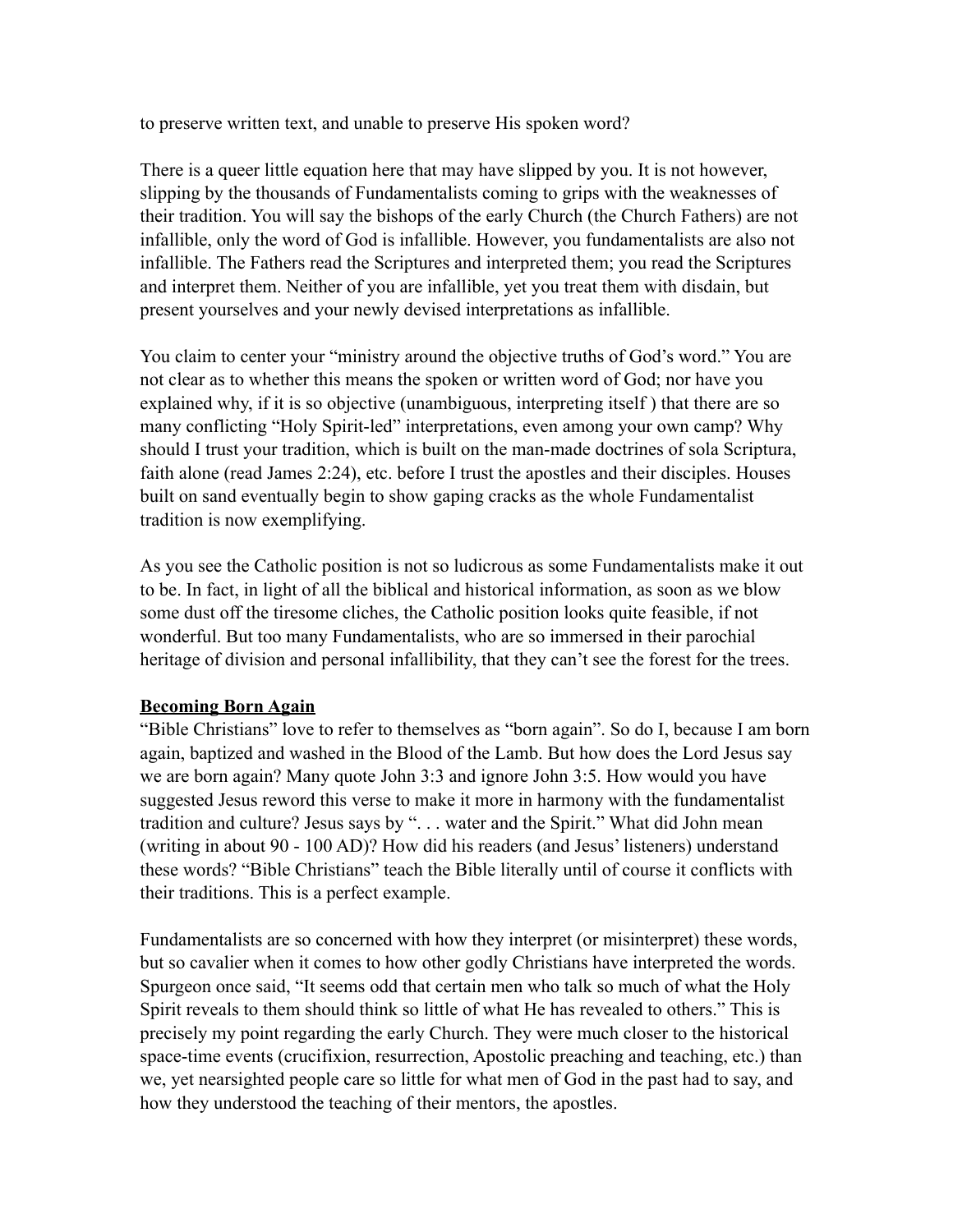Does the Catholic Church teach that works can save, which you seem to imply? The Council of Trent stated in their Sixth Session on Justification, in Canon 1, "If anyone says that man can be justified before God by his own works, whether done by his own natural powers or through the teaching of the law, without divine grace through Jesus Christ, let him be anathema." This is what the Church teaches, so why does the tract dishonestly claim it is by "baptism alone," without the grace of God and faith? Why don't you insert this quotation into your tracts to show what the Church really teaches? One must live in obedience to God, working out their salvation "with fear and trembling" (Phil. 2:12), "working your faith out in love" (Gal. 5:6) You present a caricature of the Church's position, which is inherently dishonest. It seems to me you violate the Commandments by bearing false witness. I see it every day in anti-Catholic material, a blatant disregard for truth, accuracy and fair play, and a seeming nonchalance with violating the Ten Commandments. (I forgot. You are no longer under bondage to the Ten Commandments. Sorry, an oversight on my part.)

But, let's get back to John 3:5. When Jesus spoke these words to Nicodemus, what had just happened? What was still ringing in the ears and dancing before the eyes of the listeners? Shortly before the discourse with Nicodemus John tells us in John 1:32 "And John bare record, saying, I saw the Spirit descending from heaven like a dove, and it abode upon him." This of course refers to Jesus' baptism (which is narrated in Mt. 3; Mk. 1 and Lu. 3) where we clearly have "water and the Spirit". What did Jesus do immediately after the discourse with Nicodemus? John 3:22 tells us, "After these things came Jesus and his disciples into the land of Judaea; and there he tarried with them, and baptized." Why did John couch the Nicodemus discourse in such a blatantly "baptismal" framework if he did not intend his listeners "to get the wrong idea". Maybe He did it on purpose to emphasize His words and means of New Birth! How would you have suggested Jesus (or John) reword these passages to fit better with your tradition? This is what I mean when I say the tracts are dishonest. I understand their purpose, but the ends do not justify the means.

I could go on and on, but I will bring this to an end. I admire your sincerity and fervor. I wish more of my new found brothers in the Catholic Church were as committed and enthusiastic. There are however, a flood of new converts from Fundamentalism entering the Church-like myself and more than thirty of my friends, including two families that just came to the Church from local Baptist churches, just this month-and we will be bringing new life and fervency into the Church as the flood continues. I think you will witness amazing things in the years to come as the sleeping giant arouses from drowsiness. As I said earlier, even now, worldwide, for every person the Catholic Church is losing, she is gaining seven! God bless His Church.

I am surprised by the intensity of your vitriolic hatred for the Catholic Church. When feelings and resentments run so deep, and are so easily brought to the surface, there is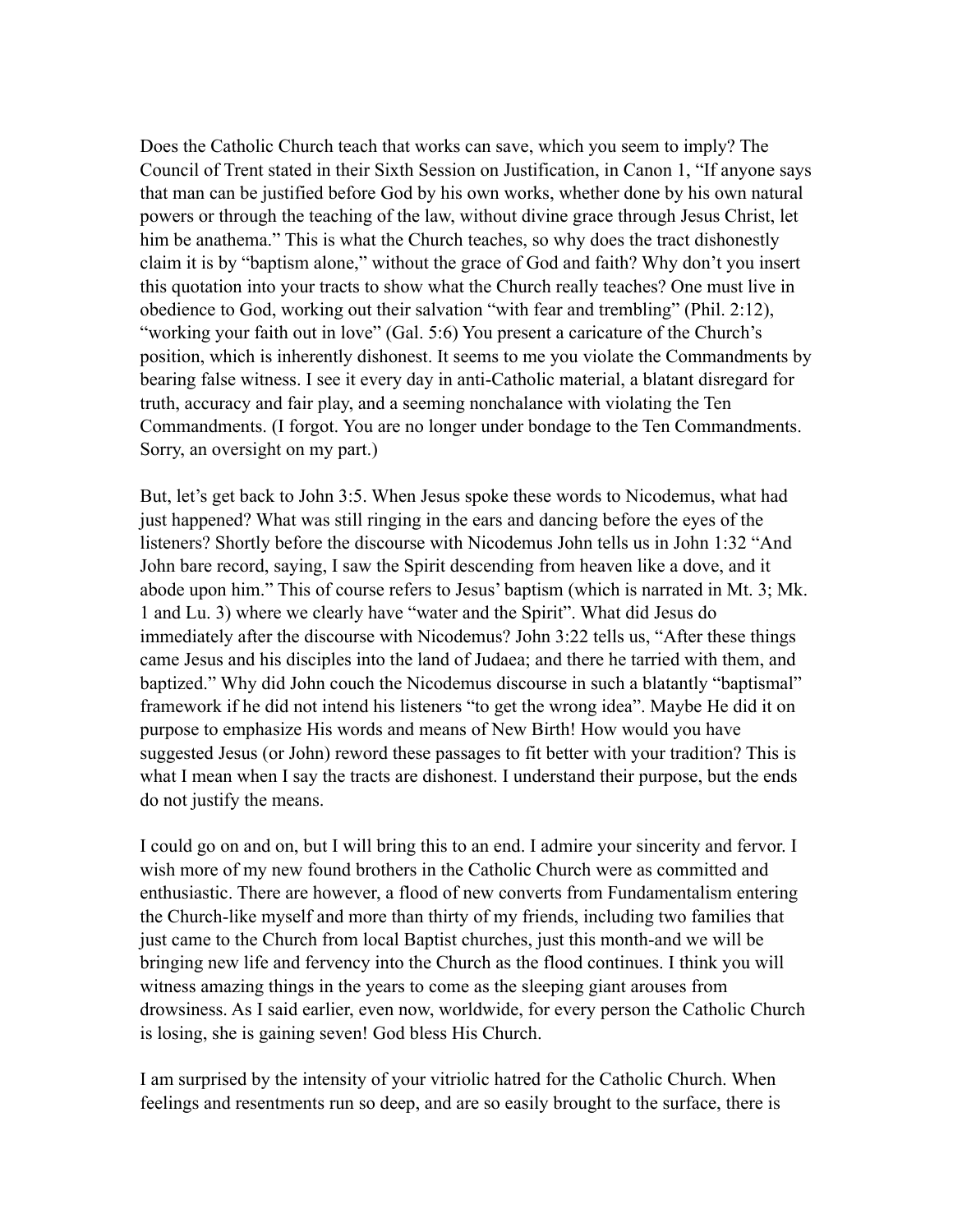usually more involved than just a theological difference of opinion. Sometimes it is because people were "wounded" or offended in some way, possibly in childhood. A bee sting at age two can cause dramatic, even irrational fear, when a bee buzzes by later in life. A traumatic experience with the Church or the clergy may have the same reaction later in life. Is there a remote possibility that you have had such an experience in the past, which may be fueling such an intense emotional response?

Thanks again for the time you took to write. I hope we can converse further in the future. I am very passionate about the Church, now that I have found her after so many years. I do not mean to be harsh, and anywhere that I came across that way, I am sorry. You are my brother in Christ and I have no intention of being uncharitable (as many anti-Catholics can be) with you or your friends. I respect your sincerity and sincerely wish God's blessing in your life. May the peace of God and the grace of our Lord Jesus Christ be with you.

Your friend in the Blood of the Lamb, and in the Catholic Church,

Steve Ray

PS. Brother Bartholomew, one last question if I may. Take a look at Psalm 106:31 and let me know what you think. Make sure as you read, that you let the word of God speak for itself. Make sure you don't force the Scriptures to say what your tradition, and gut feelings, want it to say. By the way, I will save you a little work. The phrase in Psalm 106:31 is the same Hebrew grammatical structure as the phrase in the Hebrew text of Gen. 15:6, and it is the same Greek structure as Gen. 15:6 in the Septuagint. I have yet to find a fundamentalist who knows about this verse. Did you?

```
*******************************************************
```
# **FOOTNOTES:**

1. As quoted in *Amo, Amas, Amat and More*, "Argumentum ad hominem" is an effective rhetorical tactic, appealing to feelings rather than intellect, or directed against an opponent's character rather than the subject under discussion. It is considered a logical fallacy, in that such an argument fails to prove a point by failing to address it. There is no doubt, however, that in practical politics and in many a court of law, argumentum ad hominem is persuasive.

2. Your favorite word *Romish*, by the way, was not in the dictionary, not even in the fundamentalist theological dictionaries. Did you make it up or just carry on the tradition of earlier "anti-papists"?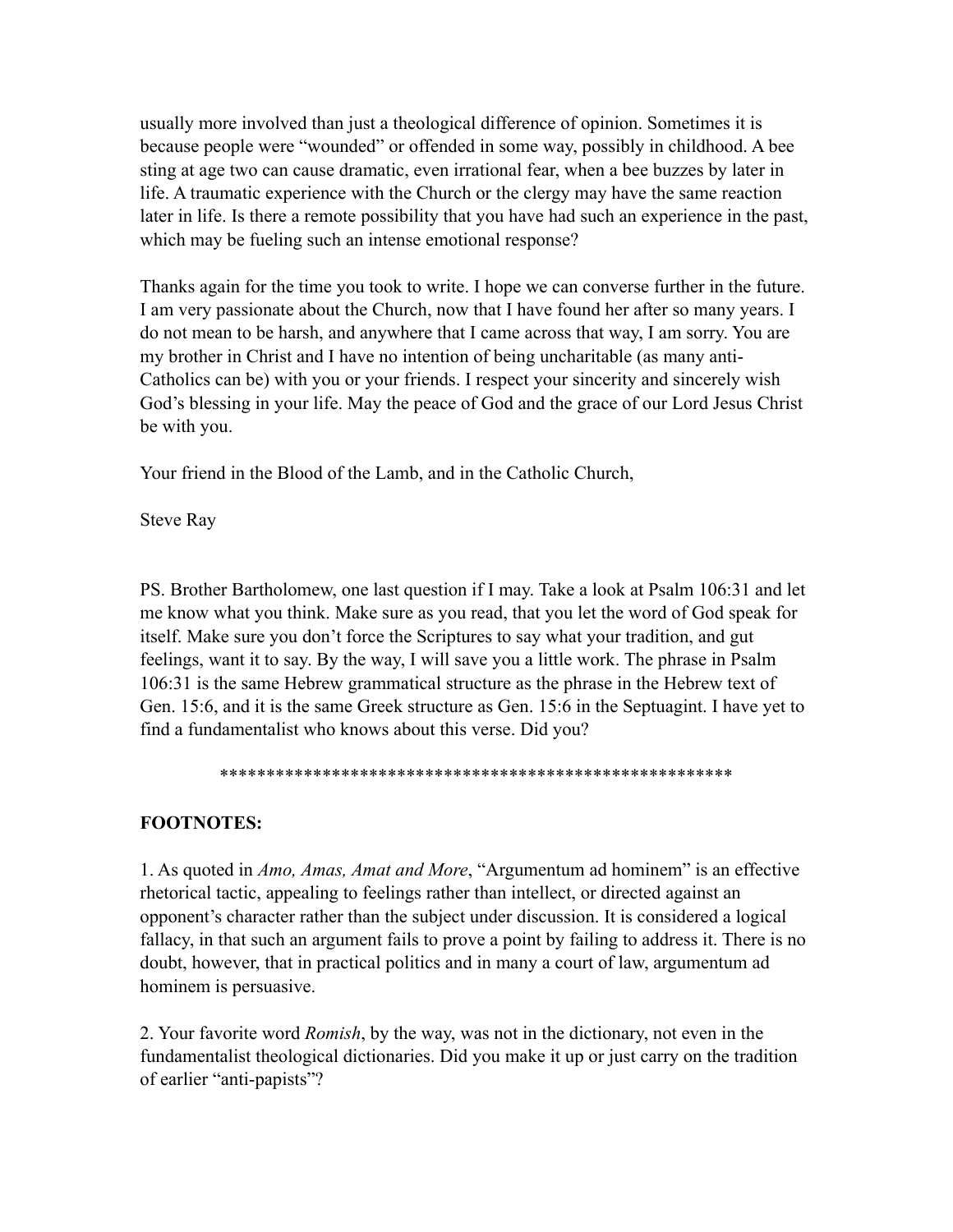3. Are you familiar with *Halley's Bible Handbook*? I received my first copy in the 1960's through the Billy Graham Assoc. There is an interesting item in the book. The index directs you to the "most important page in the book". When you turn to the page it says the most important thing for every pastor to do, is to "Enthrone the Bible in the hearts of his congregation". What a precious little statement, "enthroning the Bible in our hearts". It amazes me that while Fundamentalists will accuse Catholics of creating a nomenclature of "unbiblical words", they betray themselves with phrases like "personal relationship with Christ", "accepting Christ as Savior", "asking Jesus into your heart", "enthroning the Bible in your heart" (a classic in the *Halley's's Bible Handbook*), "age of accountability", "eternal security", "denominations", the "invisible Church", etc. etc. I have a long list of words created within the fundamentalist tradition that can be found nowhere, in word or substance, in the Bible. Do you use them?

4. In your letter you state that there is a distinction between intellectual conversion and more true heart conversion. Maybe you can distinguish the two for me. Are you sure they are mutually exclusive? Can one have a heart conversion without the use of the intellect? It sounds like a either/or dichotomy. You are either saved in your heart or in your mind. It is a typical fundamentalist fallacy. I find the Apostle Paul referring to salvation as "coming to the knowledge of the truth" twice (1 Tim. 2:4; 2 Tim. 3:7) and the writer of Hebrews referring to it once (Heb. 10:26). Is this a "bible way of salvation" or simply an intellectual conversion? Does knowledge have anything to do with the intellect? In Matthew 22:37 "Jesus said unto him, Thou shalt love the Lord thy God with all thy heart, and with all thy soul, and with all thy mind." Does Jesus cut up the human being into sections to see what faculty is really being used to love God? I think you make an unnecessary dichotomy. Have you had an intellectual conversion to accompany your heart conversion? Please help me on this confusing dissection of the spiritual innards.

5. You certainly lack eloquence and style in your writing but you are good at flinging adjectives that add more heat than light, more smoke than substance. It is typical of the Fundamentalist style, to create their own nomenclature, like the Gileadites in Judges 12, and by their Fundamentalese, exclude everyone who smells a little different than your close knit clique.

6. My heroes were always Martin Luther, for bringing about the Reformation, Alexandr Solzhenitsyn, C. S. Lewis and Francis Schaeffer. To this day I still have a Martin Luther T-shirt, an anniversary Christmas tree bulb commemorating Luther's 500th birthday, several quotes of his in calligraphy framed on the wall and I did several half hour commentaries on Luther and the Reformation on the local Christian Radio Station. I still have tapes of them. I spoke of how he broke away from the evil Whore of Rome to reinstate the true Church that had been underground for 15 centuries. The water was purified as it ran through the rocks underground and resurfaced as the true and pure Gospel, lost since the time of Christ.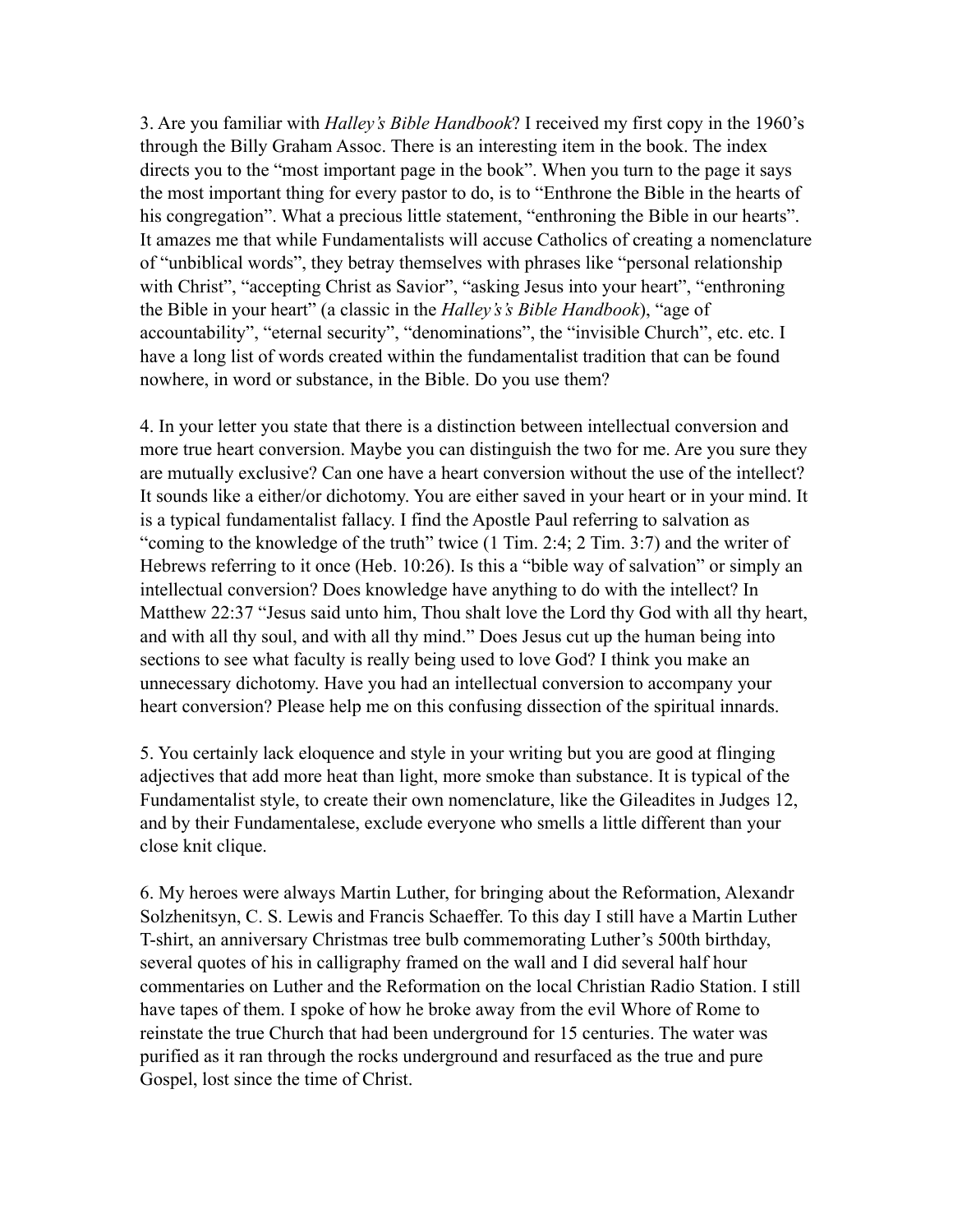7. Where, incidentally, a deacon sexually accosted my older brother in the men's restroom on a Saturday morning when my brother was mowing the Church lawn. I guess it happens with Baptist deacons also and is not exclusively a Catholic issue. It actually happened to him twice, by two different church leaders. He quit going shortly thereafter, he felt the Baptist church was not a safe environment for a young boy.

8. We also set up a local youth center with ping pong tables, snacks and games, in order to create a forum for witnessing to the neighborhood kids. We charted out the surrounding areas into geographical zones and went door to door in each area.

9. We will get to the Bible and its interpretation later in this letter, so I do not want to comment on your statement "Bible way" yet. But just remember, the Bible is a book not short on ambiguities, as is demonstrated by the multitude of interpretations even among your own camp, and is not read without the filter of a tradition, be it Catholic or fundamentalist. If you claim complete objectivity, if you claim infallibility, we might as well discontinue our discussion now.

10. Funny story here. The first person who told me this (by yelling and losing her temper) ended up finding out that her and my mother are good friends and attend the same Bible Study together every week. She never put two and two together. She was a little embarrassed for playing God and making omniscient declarations about my eternal soul, especially for the manner in which she did it. Have you ever noticed that Fundamentalists frequently put their "Bible way" theology over and against the love and gentleness that should characterize the true Christian? They are the first to get red in the face and make impulsive judgements and harsh statements.

11.Find that phrase in the Bible. Eternal security is an extra-biblical word created by fundamentalists to describe an unbiblical concept, created by the Reformers to explain a new doctrine developed out of a reaction to Rome. There are a whole slew of phrases like this: consider age of accountability, the Rapture, denominations, total depravity of man, etc., etc. And I was always told Catholics were the ones who invented new words and developed new doctrines.

12. You use phrases like "Bible Christian" or "Bible way". Where do you find these criterion in the New Testament? I never remember Paul referring to someone as a Bible Christian or that they were "saved the Bible way"? Can you, a sola Scriptura man, show me where you get this from the Scriptures? It seems to me it might just be a man-made *shibboleths*, little litmus tests you make up, using unbiblical criteria, to see if people actually belong to your clique or not. Paul's tests were more stringent and had to do with obedience, sacrifice and unity. He was not as big on labels as most fundamentalists are.

13. *System* is such a cold, mechanical word. Do you use it for its connotative value? Are you aware that your church is also a "system" if you apply the terms equally? You have a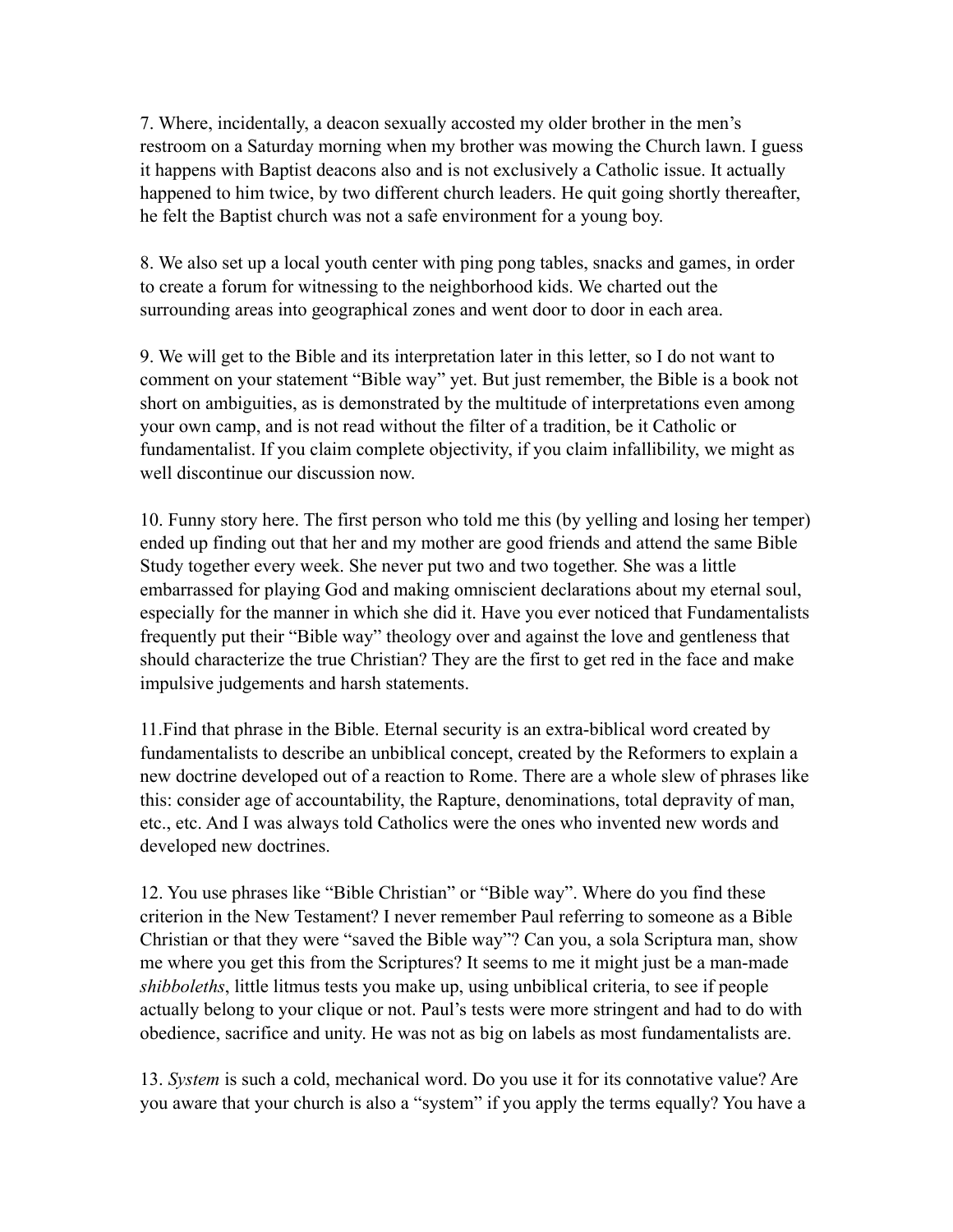paid pastor, ordained deacons, a hired secretary, by-laws, constitutions, affiliations, certain procedural directives and an established theology. You are registered with the state for tax-free status, you have a board of deacons, a planning committee, a budget, a bank account, a building and finance committee and on and on. If the Catholic Church is to be called a "system" then yours could equally be considered a "baptistic system" to which your followers must subscribe. Do not apply double standards with me, for I'm not intimidated nor buffaloes by your carefully selected words. Another example of this dishonest double standard you employ.

You anti-Catholics make a big deal about the billions and billions of dollars hoarded by the Catholic Church. You ignore the fact with your followers that most of that is tied up in real estate, such as churches, hospitals, nursing centers, etc. around the world. Many nations have no health care accept that which is provided by the Catholic Church. The Catholic Church is a world-wide entity, which would of necessity, command a formidable budget. Let's make a fair comparison: If you add up all the accumulated wealth of all the "Bible churches" around the world (including property, buildings, church busses, fancy pulpits, hymnbooks, computers, telephones systems, schools, pastor's salaries, etc., etc.) what do you think it would total in dollars? Should you be criticized for your accumulated wealth and real estate? And, let me ask you, what countries and impoverished areas of the world do you provide with their only source of health care, orphanages, nursing homes, etc.? In this regard, you ought to reread Matthew 7. Jesus does not like double standards, it is far too Pharisaical.

14. In hermeneutical terms this is called isogesis, reading your biases, traditions and personal preferences into the Bible, instead of exegesis, which is allowing the Bible to speak for itself.

15. I recently wrote a book on the celebration of the Eucharist and its biblical and historical development. There is no question, for one who is interested in knowing truth, that the Sunday celebration of the Eucharistic liturgy is as old as Christianity itself and it was taught and practiced by the apostles and the early Church. Read the Didache, Justin Martyr, Ignatius of Antioch, Clement, and many others. These listed were all disciples of the apostles and confirm the teaching and practice of the New Testament church of the first century. Why should I be willing to accept your recently devised theological denigrations of Christian worship instead of the apostolic truth confirmed by those who knew the apostles, especially since theirs is so much more biblical?

16. Ignatius of Antioch, (c. 35 - c. 107 AD), is a very important link to the Apostle's teaching. Peter presided over the church in Antioch Syria as bishop until c. 50 AD, and was then followed by Evodius, and then by Ignatius in about 96 AD [*History of the Church* by Eusebius 3,22]. Paul also spent over a year in Antioch [Acts 11:25,26] in 44 or 45 AD. He also came back to Antioch frequently between his missionary journeys. It is possible, and even probable, that Ignatius personally knew the Apostles Peter and Paul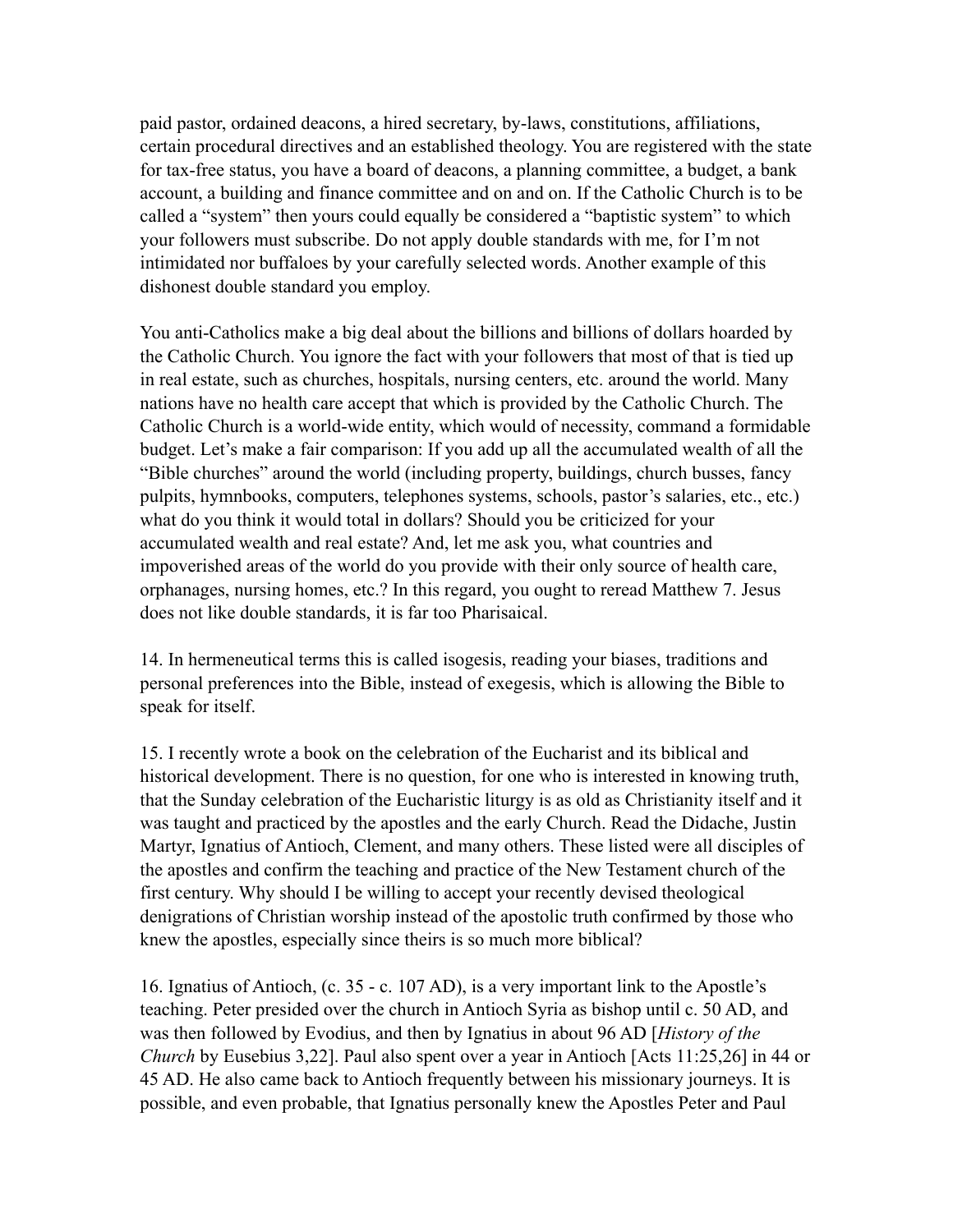and worshiped with them in Antioch. In this case he would be intimately acquainted with the Apostolic Tradition of the Eucharist. Who would have a better understanding of the Apostle's teaching and celebration of the Eucharist: Ignatius or those of us 20 centuries later? In about the year 106 AD Ignatius was arrested for being a Christian and was chained to Roman guards and escorted from Antioch to Rome where he was eaten by lions. This is how he assessed the situation, "I am His wheat, ground fine by the lion's teeth to be made purest bread for Christ" [Epistle to the Romans 4]. He was also good friends with Polycarp who was a disciple of the Apostle John and others who had seen the Lord.

17. Ignatius of Antioch, *The Epistle to the Smyrnaeans* [7, 8], c.106 AD

18. Ignatius of Antioch *The Epistle to the Ephesians*, [20], c.106 AD This is the church to which St. John had presided only a few years earlier, and may have still been alive and living there.

19. Ignatius of Antioch, *The Epistle to the Philadelphians*, (c. 106 AD). Notice the four key words that continually crop up: body, blood, altar and sacrifice.

20. I have by the way read extensively, and have increased my efforts now that I finally understand the treasure they are. I have the full thirty-eight volume set put out by Eerdmans. I've had them for ten years. Having the original source material is a great asset, I don't have to take fundamentalist's word for what the Fathers supposedly said and didn't say.

21. Are you aware that the only time the words "faith alone" are used together is in James 2:24 "Ye see then how that by works a man is justified, and not by faith only". (KJV) No wonder Luther put it in the back of his Bible and called it the "epistle of straw". No wonder I never heard a sermon on it in my thirty nine years of fundamentalist churchgoing.

22. I have written another book on this topic, going from the Old Testament through the New Testament and up through the fourth century. It is soon to be published.

23. Irenaeus of Lyons says this about himself, "For, when I was still a boy, I knew you (Florinus) in lower Asia, in Polycarp's house, when you were a man of rank in the royal hall, and endeavoring to stand well with him. I remember the events of those days more clearly than those which happened recently, for what we learn as children grows up with the soul and is united to it, so that I can speak even of the place in which the blessed Polycarp sat and disputed, how he came in and went out, the character of his life, the appearance of his body, the discourses which he made to the people, how he reported his intercourse with the Apostle John and with the others who had seen the Lord, how he remembered their words, and what were the things concerning the Lord which he had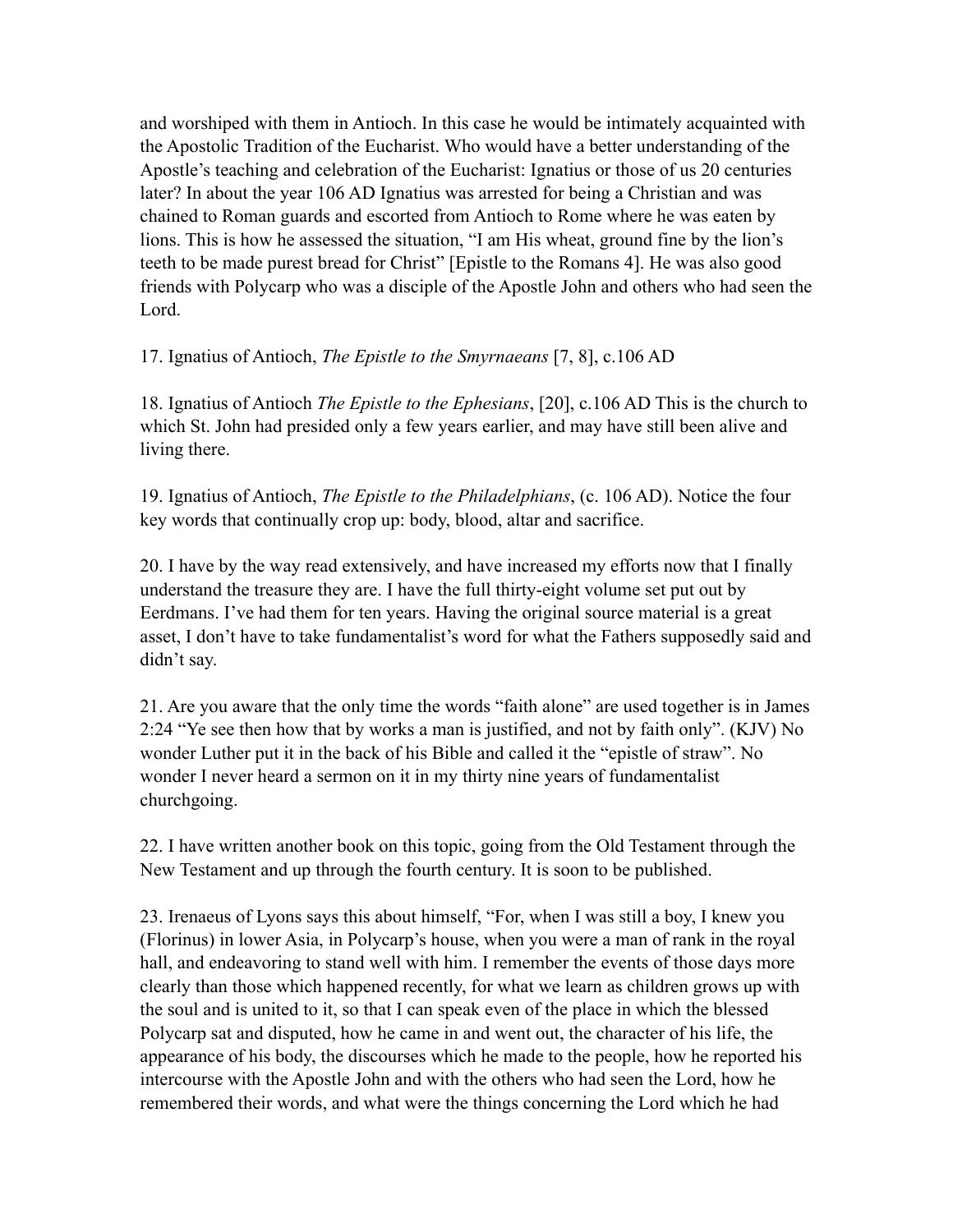heard from them, and about their miracles, and about their teachings, and how Polycarp had received them from the eye-witnesses of the Word of Life, and reported all things in agreement with the Scriptures. I listened eagerly even then to these things through the mercy of God which was given me, and made notes of them, not on paper, but in my heart, and ever by the grace of God do I truly ruminate on them." [Eusebius History of the Church 5,20,5-7]

24. Irenaeus, Bishop of Lyons (c. 130 - c. 200 AD), *Against Heresies* [1,21,1]. This is a powerful testimony to the practice and belief of the first and second century Church. Only Gnostics denied the "baptism which is regeneration" and here it is said to be an invention of Satan, a denial of the whole Christian faith.

25. Just as the public schools make God irrelevant by ignoring Him, so the fundamentalist leaders relay the message to their constituents that the Fathers are irrelevant by ignoring them.

26. I took in verses like John 3:16 and Ephesians 2:8 with my mother's milk. Do not think I am ignorant of these verses. I had them memorized before my multiplication tables. They are the foundation of my life to this day. They are the essence of the Catholic teaching. The only difference is they are much richer and deeper now, and they fit into a beautiful biblical framework.

27. According to Dana and Mantey in their *A Manual Grammar of the Greek New Testament* "The fundamental significance of the present tense is the idea of progress. It is the linear tense . . . the progressive force of the present tense should always be considered as primary, especially with reference to the potential moods, which in the nature of the case do not need any Apresent punctiliar tense . . . " Narrowing it down further they say, "There are three varieties of the present tense in which its fundamental idea of progress is especially patent." Under The Progressive Present "This use is manifestly nearest the root idea of the tense. It signifies action in progress , or state of persistence . . . In short the present tense expresses ongoing action in the present time."

28. *Theological Dictionary of the New Testament* by Gerhard Kittel, a renowned Protestant theological dictionary of ten volumes. Eerdmans, 1968

29. I agree that it is the word of God and is the only writings in which God is the primary author, working through the agency of men. We both agree unequivocally that the Scriptures are inspired (2 Tim. 2:16) and that no jot or tittle will pass away. Those who try to argue sola Scriptura from this verse, end up proving too much, since these passages, in context, refer to the Old Testament Scriptures, since there were no New Testament yet in existence.

30. 1 Thes. 2:13 Paul was not referring to a case of King James Bibles being shipped to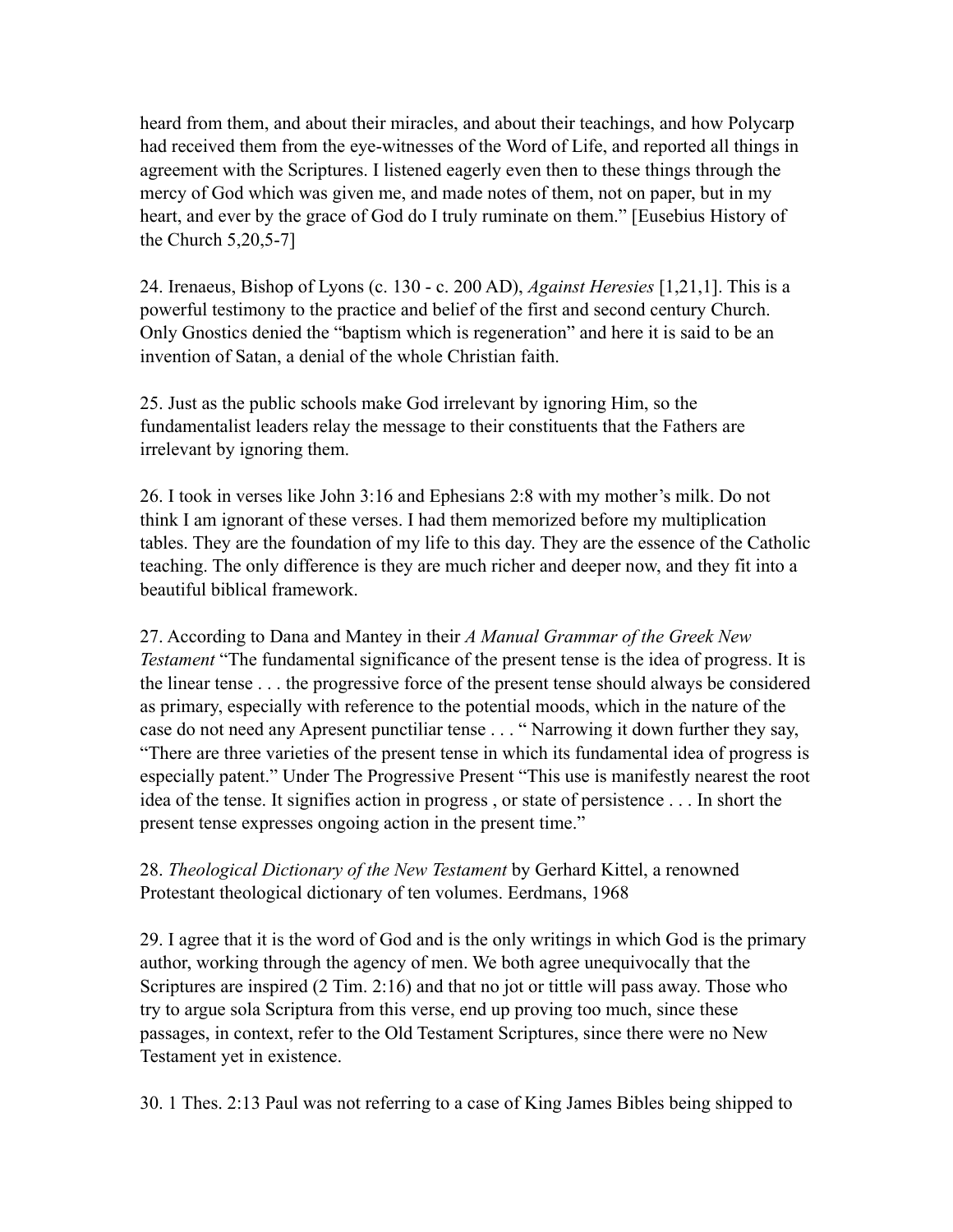the Thessalonians from the local Bible bookstore. This was the spoken word, uttered with apostolic authority. All of what Paul said was not written, only the minutest portion of what Paul taught and practiced, not to mention the other apostles, was enscripturated.

31. 2 Kings 14:25 "He restored the coast of Israel from the entering of Hamath unto the sea of the plain, according to the word of the LORD God of Israel, which he spake by his servant Jonah, the son of Amittai, the prophet, which [was] of Gathhepher." These words of Jonah were not enscripturated in the canon, yet were they the word of God? The written word of God tells us they were. Should the Jews have ignored them because they were not written down, or should they treasure them in their heart and put them into practice (tradition) showing the reverence God's word deserves? Should the early Church have obeyed and put into practice the word of God not enscripturated in the New Testament, but the word of God none the less?

32. Can you find anywhere in the New Testament where Jesus commissions His apostles to write? Did Jesus ever write? Accept when He wrote in the sand, defending the adulterous women, you will come up empty handed. If the writing of the New Testament was to be the central source of authoritative, binding authority, where do you find it proclaimed in the New Testament? Sola Scriptura is really a man-made doctrine (our drunken friend Luther) that was an attempt to fill the void when the authority of Christ's "one holy, catholic and apostolic Church" was rejected. Where do the apostles tell us, in sola Scriptura, that they were commissioned to write, or compile a New Testament that would be the only binding authority? This was the later development (ouch, fundamentalists hate the concept of "doctrinal development") of the Catholic Church, a decision you and your comrades have accepted without question.

33. In reading the King James many Fundamentalists think the word ordinances is referring to an emasculated form of baptism and Communion, being the ordinances accepted by so-call "Bible Christians". The word used in 1 Cor. 11:2, however, is the same Greek word used in 2 Thessalonians 2:15 (paradosia) and means according to *Vines Expository Dictionary* "a handing down, . . . denotes a tradition . . . of apostolic teaching . . . of instruction concerning the gatherings of believers, . . . of Christian doctrine in general . . . of instructions concerning everyday conduct." According to *Thayer's Greek-English Lexicon of the New Testament* it is "a giving over which is done by word of mouth or in writing." Paul gives a great example in 2 Timothy 2:2.

34. Matthew 18:17,18 "And if he shall neglect to hear them, tell it unto the church: but if he neglect to hear the church, let him be unto thee as an heathen man and a publican. Verily I say unto you, Whatsoever ye shall bind on earth shall be bound in heaven: and whatsoever ye shall loose on earth shall be loosed in heaven." (KJV)

35. A good friend of mine, and a pastor of a non-denominational "bible church", had a great deal of frustration when on of the members of his church fell into sin. When he was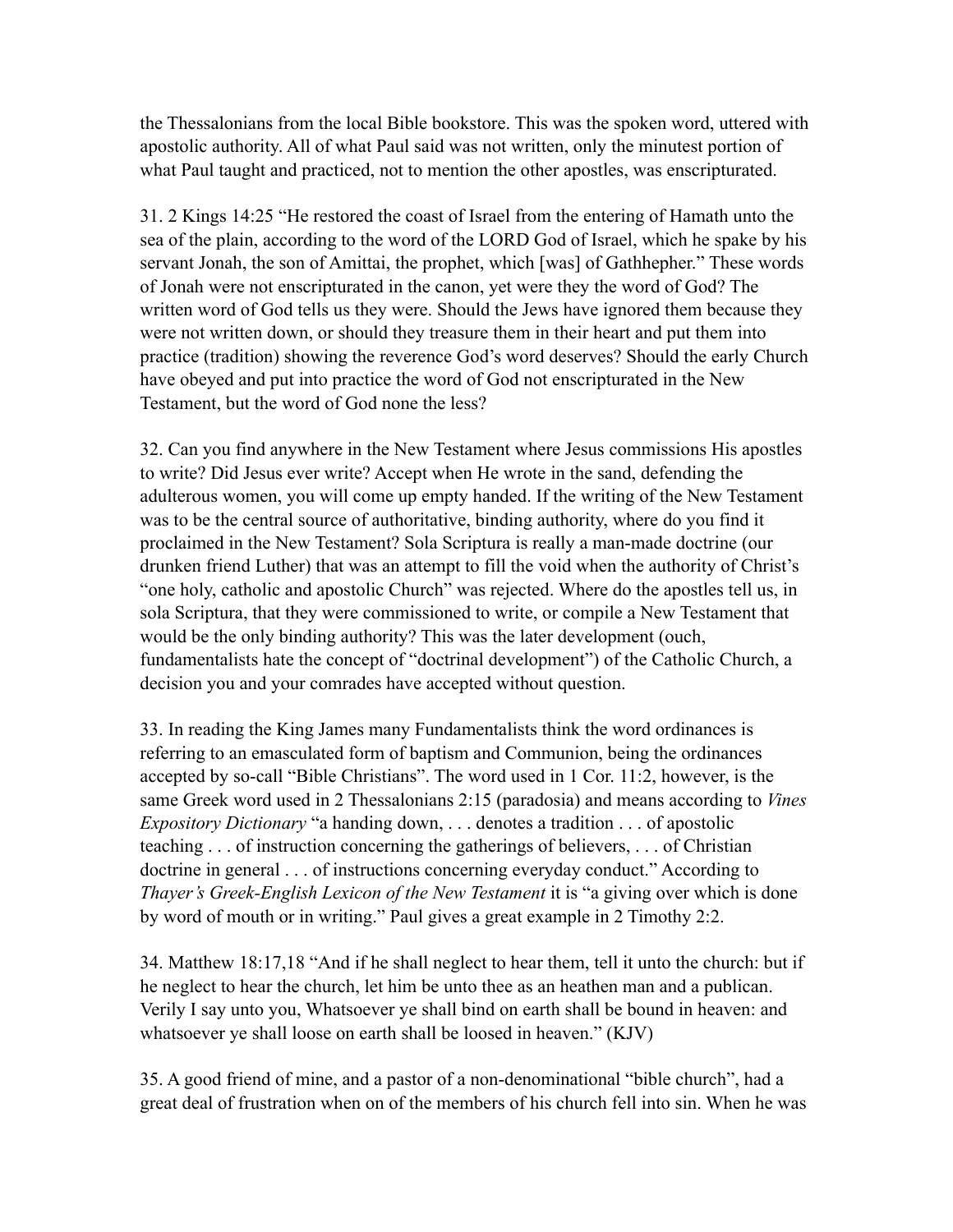disciplined and removed from the congregation, he went across the street to another Fundamentalist church that welcomed him with open arms. When my friend approached the other pastor, confidentially relaying the condition of the man in sin, the new pastor brushed it off and the man is still a member of the "new church" today, and still in sin. This condition of denominations makes a laughing stock of the word of God. Protest-ant sectarians ought to give up their man made traditions and divisions and obey the word of God.

36. No one claims the Roman Catholic Church has been perfect, no one denies it needed great reformation during the sixteenth century. Much like the nation of Israel, she has gone through periods of decline and then great repentance and renewal. God always reforms His people. Israel never ceased to be His people or His nation. The prophets never taught the people to ignore the traditions and interpret the Torah the way they individually wanted to (Matthew 23:1). They were never encouraged to leave and begin their own "little Israels". Even Luther knew it was a great evil to divide the Church.

37. During the intervening centuries, many of the books of our New Testament were doubted, or flat out rejected. For example Hebrews (unknown author), James, Jude (implies he is not an apostle in verse 17), Revelation, 2 Peter, and the last two epistles of John. Most of the eastern Church accepted The Shepherd of Hermas as scripture. Even Luther thought he had the prerogative to re-canonize the Scriptures, putting the less worthy, uninspired books (including James) at the back of the New Testament, taking a back seat to the worthy books. It was only Philip Melanchthon (1497B1560) that convinced him to stay with the tradition of the Church in the New Testament's canon. However, without a Bible-authorized final list, Luther understood that by rejecting the authority of the Catholic Church, the canon was again open for inclusions and exclusions, since the Bible gave him no final list. It was strictly Church Tradition, which you denounce, that finalizes and binds you to the twenty-seven books in the canon of the New Testament, the book of the Catholic Church.

38. Besides Paul's own words (2 Thes. 2:15; 3:6; 1 Cor. 11:2; 2 Tim. 2;2; etc. etc.) listen to the great theologian and defender of the faith Irenaeus ("Having founded and built the Church, the blessed apostles entrusted the episcopal office to Linus, who is mentioned by Paul in the Epistles to Timothy; Linus was succeeded by Anacletus; after him, in the third place from the apostles and, the bishopric fell to Clement, who had seen the blessed apostles and conversed with them, and still had their preaching ringing in his ears and their authentic tradition before his eyes. And he was not the only one: there were still many people alive who had been taught by the apostles . . . In the same order and the same succession the authentic tradition received from the apostles and passed down by the Church, and the preaching of the truth, have been handed on to us." (*Against Heresies*, III 3, 2f. Irenaeus c.130 - c.200 AD). Notice the early Church appealed to the Tradition and succession as their basis of credibility and orthodoxy. Even if one doesn't accept apostolic tradition they must accept the fact that Irenaeus and the Early Church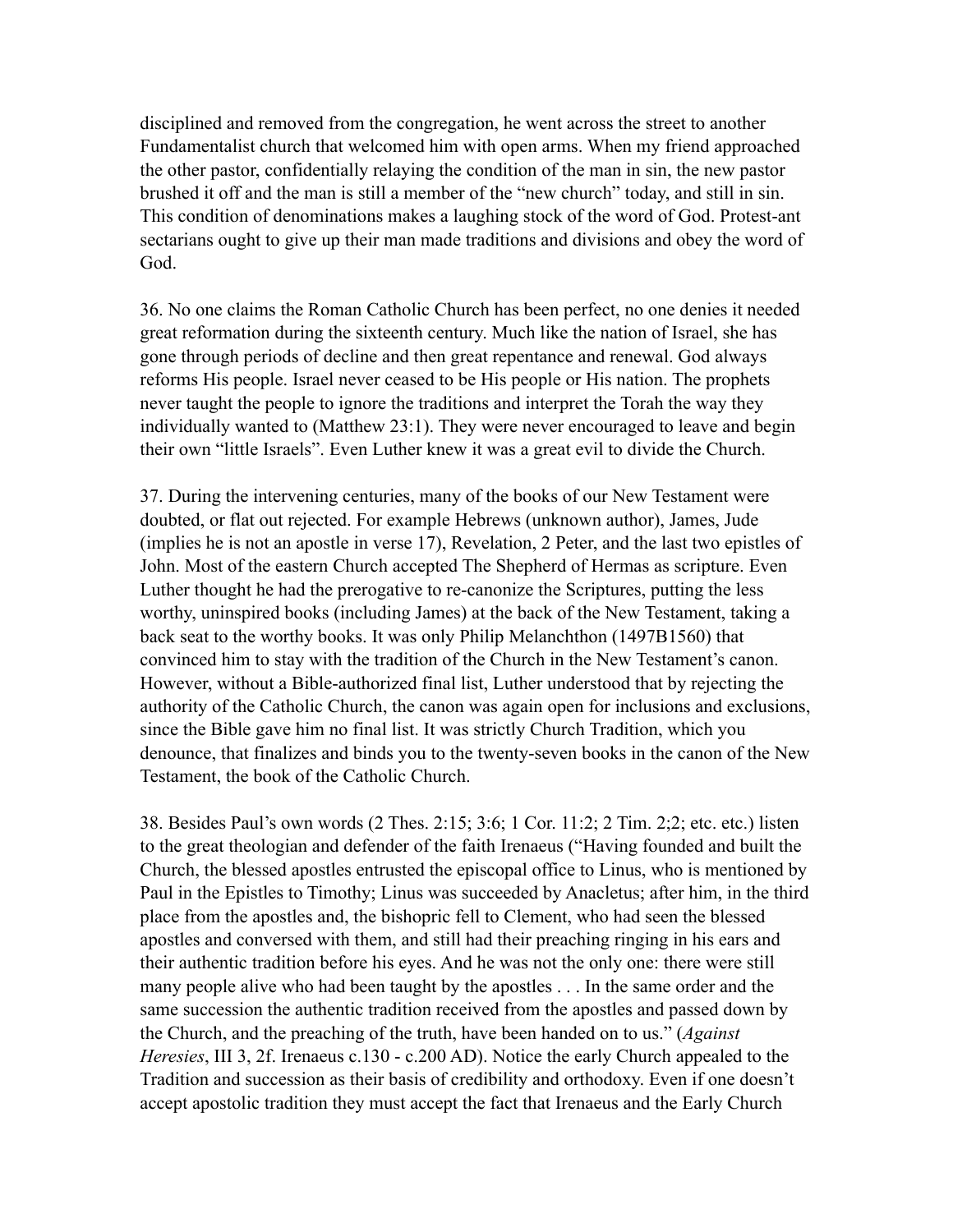used succession and tradition as their argument they viewed succession as the way the apostolic teaching would be sustained, along with the use of Scripture.

39. My experience is that Fundamentalists give very little credence to history and truth, unless it fits their tradition and their recently devised and arrogant private interpretation of Scripture, with a cavalier disregard for what Christians before them held sacred.

40. You may claim that you do not believe in sola Scriptura, you may admit that you do. If you do not then tell me, what other sources of infallible authority do you accept as binding on your soul and the souls of others? If you answer none, you do believe in sola Scriptura.

41. Papias was bishop of Hierapolis, maybe appointed by the Apostle John. Hierapolis is about 80 miles east of Ephesus in Asia where the Apostle John spent the last part of his life, and where Paul had traveled through the region preaching the Gospel. Irenaeus says "Papias, the hearer of John, and a companion of Polycarp, in his fourth book . . He had compiled five books entitled *The Sayings of the Lord Explained* which have since been lost." *The Introduction to Papias' Fragments* in *The Ante-Nicene Fathers* published by Eerdmans and arranged by A. Cleveland Cox, D.D. says, "Papias has the credit of association with Polycarp, in the friendship of St. John himself, and of "others who had seen the Lord". . . Later writers affirm that he suffered martyrdom, some saying in Rome. He gathered the sayings of our Lord and the floating traditions and wove them into five books of which only fragments remain.

42. The Catechism of the Catholic Church says, "Sacred Scripture is the speech of God as it is put down in writing under the breath of the Holy Spirit . . . And [Holy] Tradition transmits in its entirety the Word of God which has been entrusted to the apostles by Christ the Lord and the Holy Spirit . . . The tradition here in question comes from the apostles and hands on what they received from Jesus' teaching and example and what they learned from the Holy Spirit. (John 14:26) The first generation of Christians did not yet have a written New Testament, and the New Testament itself demonstrates the process of living Tradition" (CCC 81, 83).

An interesting quote from Basil the Great, (which could be multiplied a hundredfold from the first centuries, from the early bishops who fundamentalists have a love/hate relationship with. They love to claim them as their own, but hate what they believed and taught because they expose the fundamentalists, showing they are not the heirs of the early Church) "Of the dogmas and kerygmas preserved in the Church, some we possess from written teaching and others we receive from the tradition of the Apostles, handed on to us in mystery. In respect to piety both are of the same force. No one will contradict any of these, no one, at any rate, who is even moderately versed in matters ecclesiastical. Indeed, were we to try to reject unwritten customs as having no great authority, we would unwittingly injure the Gospel in its vitals; or rather, we would reduce kerygma to a mere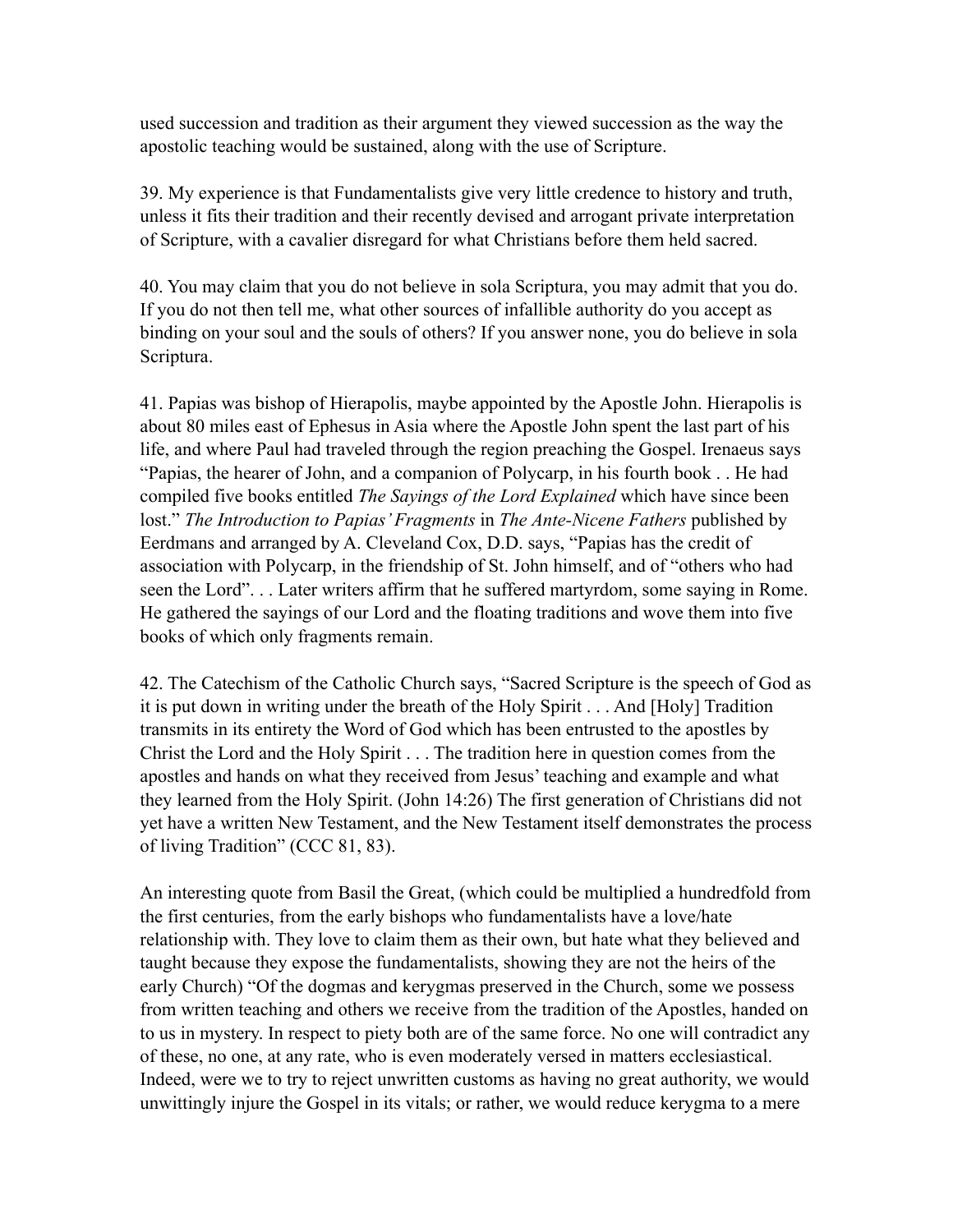term." Basil the Great (c. 330 - c. 379); was a defender of the Faith against the Arian Emperor Valens. He was appointed Bishop of Caesarea. For the rest of his life he fought untiringly for the deity of the Holy Spirit against the attacks of the Arians. He was eloquent, learned and statesmanlike, and possessed a great personal holiness. He is one whose opinion should be of great importance to modern Christians. Why should his "interpretation of Scripture" be less valid than the theologically sloppy fundamentalists of the Twentieth century?

43. Don't let the hair stand up on the back of your neck when I mention the "development of doctrine" for even all orthodox "Bible believing Christians" practice it and accept the doctrine without question. The doctrine of the Trinity was developed over the first 400 years. The word Trinity never appears in the Bible, in fact it's not even clearly delineated in the Scriptures. You may think it is unambiguous, but heresies have danced around the issues from day one, trying to prove their points from the Bible. Never does the Bible say God is three persons in one nature, or one nature in three persons. We both know it is the truth, but we came to that after centuries of doctrinal development, to which you are eternally indebted. The reason Jehovah's Witnesses don't believe in the Trinity today is because they "can't find it in the Bible".

Yet the word Trinity, and the belief that God is one in substance and yet three persons (Father, Son and Holy Spirit), is essential to the belief and understanding of every Christian whether he is in the Church or in one of the 23,000 denominations and sects. To deny the Trinity is to deny the Christian Faith. To deny the doctrine of the Trinity developed by the Catholic Church in the first four centuries is to be a heretic, a member of a cult. So words, such as Trinity, were developed over centuries and are not found in the New Testament, nor in the writings of Paul, but are basic and essential Christian truths. You hold tenaciously to the binding decrees of the college of bishops, for bishops they were. Isn't that interesting?

44. And what about the words of the apostles quoted by Jude, where he assumes his readers are intimately familiar with the words, yet they must be orally transmitted, for they are found nowhere in Scripture? "But, beloved, remember ye the words which were spoken before of the apostles of our Lord Jesus Christ; How that they told you there should be mockers in the last time, who should walk after their own ungodly lusts" Jude 17.

45. In 1 Cor. 11 and also in 1 Cor. 15, Paul uses the words received and delivered, which are both technical terms referring to the receiving and passing on of tradition.

46. Not only does the Catholic Church readily agree, but they have been the primary defenders and have affirmed it for two millennia. The word "inspired" means "Godbreathed". God superintended the writings and is their primary author, though He worked through the instrumentality of men. 1 Timothy 3:16, 2 Peter 1:20, 21. It should be noted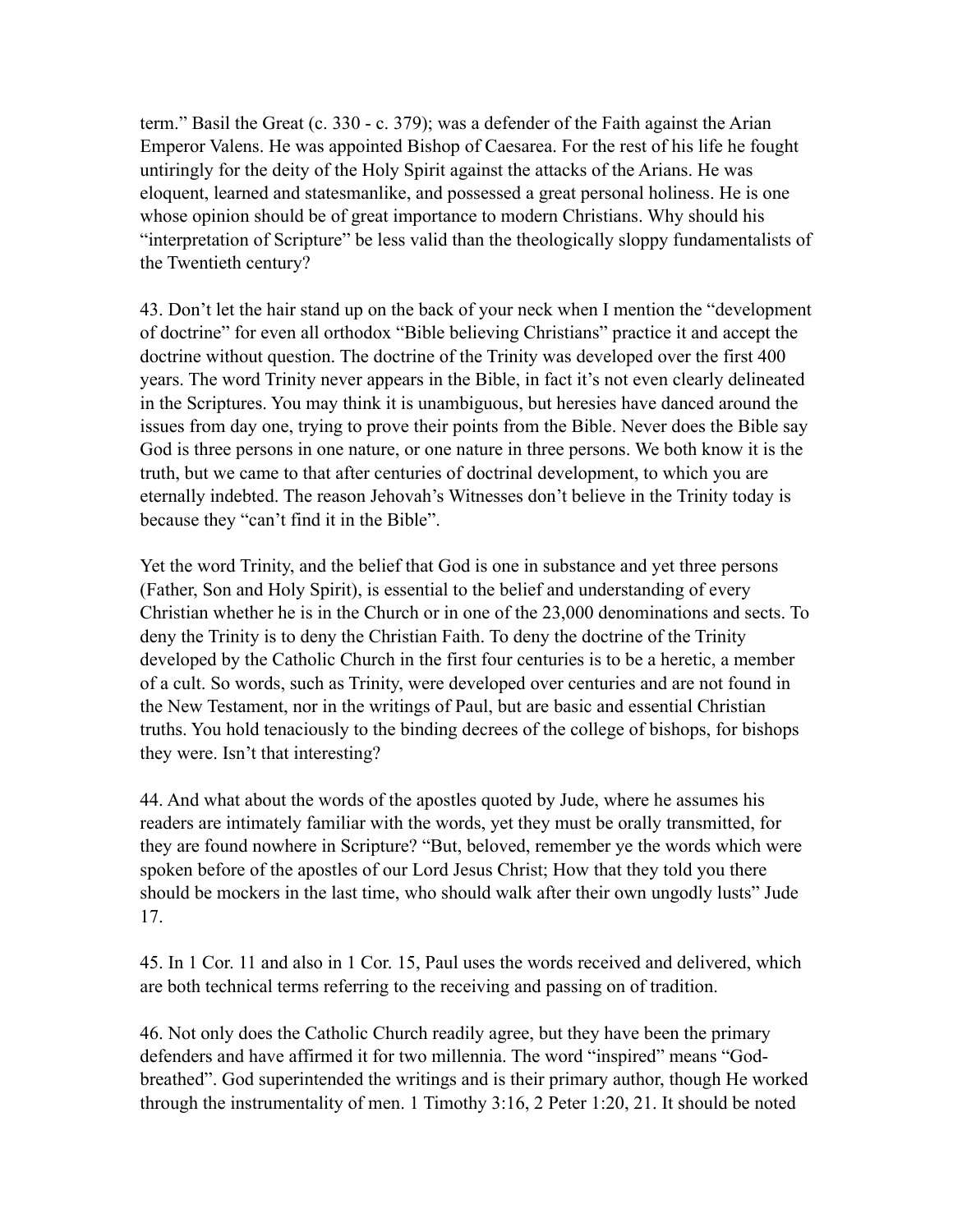that the early Church did not use inspiration as a criteria. They used the term loosely.

47. Calvin says, "Let it therefore remain a fixed point, that those whom the Holy Spirit has inwardly taught rest firmly upon Scripture, and that Scripture is indeed selfauthenticating, not is it right that it be subjected to proof and arguments; but that it attains the certainty in our eyes that it merits by the witness of the Spirit." And later, "Enlightened by His power, we do not believe that Scripture is from our own judgement or that of others; but, rising above human judgement . . . we feel the unmistakable power of the divine majesty living and breathing there." He goes on to say the knowledge comes from "heavenly revelation to each person" and "I speak only of what each believer experiences in himself . . ." Institutes I. vii. 3. This is almost identical to the means used by Mormons to verify the inspiration of the *Book of Mormon*. It claims that you know the Book of Mormon is true and from God, because when you read it, you would get a "burning in the bosom" which is an internal witness to verify the inspiration. It says, "And when you shall receive these things, I would exhort you that ye would ask God, the Eternal Father, in the name of Christ, if these things are not true; and if ye shall ask with a sincere heart, with real intent, having faith in Christ, he will manifest the truth of it unto you, by the power of the Holy Spirit. And by the power of the Holy Ghost ye may know the truth of all things" (Moroni 10:4,5). How are these two "self-authenticating" procedures different? Using Calvin's methodology, the Mormon's authenticate their *Book of Mormon*, and there is no way to dispute their conclusions.

#### 48. Jude 17

49. It is a matter of authority. Those who deny any authority have no reference point or absolute outside of themselves and are left with their finite, fluctuating feelings and thoughts. The Catholic has the authority of those commissioned by the risen Christ, the Protestants have the Bible. But, without the authority of the Church they really don't have the Bible but only what they hope is the inspired Bible. At this point their claim that the New Testament is the infallible word of God is "piggy-backing" off the Catholic Church. The Catholic Church has both the authority of the Church (Christ's body on earth, his continuing incarnation) and therefore the authority of the infallible Word. In denying one, the Protestant lost both, in affirming the one, the Catholic retains both.

50. He even used a human being to bring His Son into the world, from whom He derived His very nature according to the flesh. In these last days He has spoken to us in His Son (Hebrews 1:1-2). He seldom speaks for Himself (though He does at times; Matt. 3:17), preferring to use people.

51. Please don't refer here Revelation 22:18 for the verse itself is clear it is referring to the "prophecies of the book" and that was hundreds of years before it was included in what we now call the New Testament.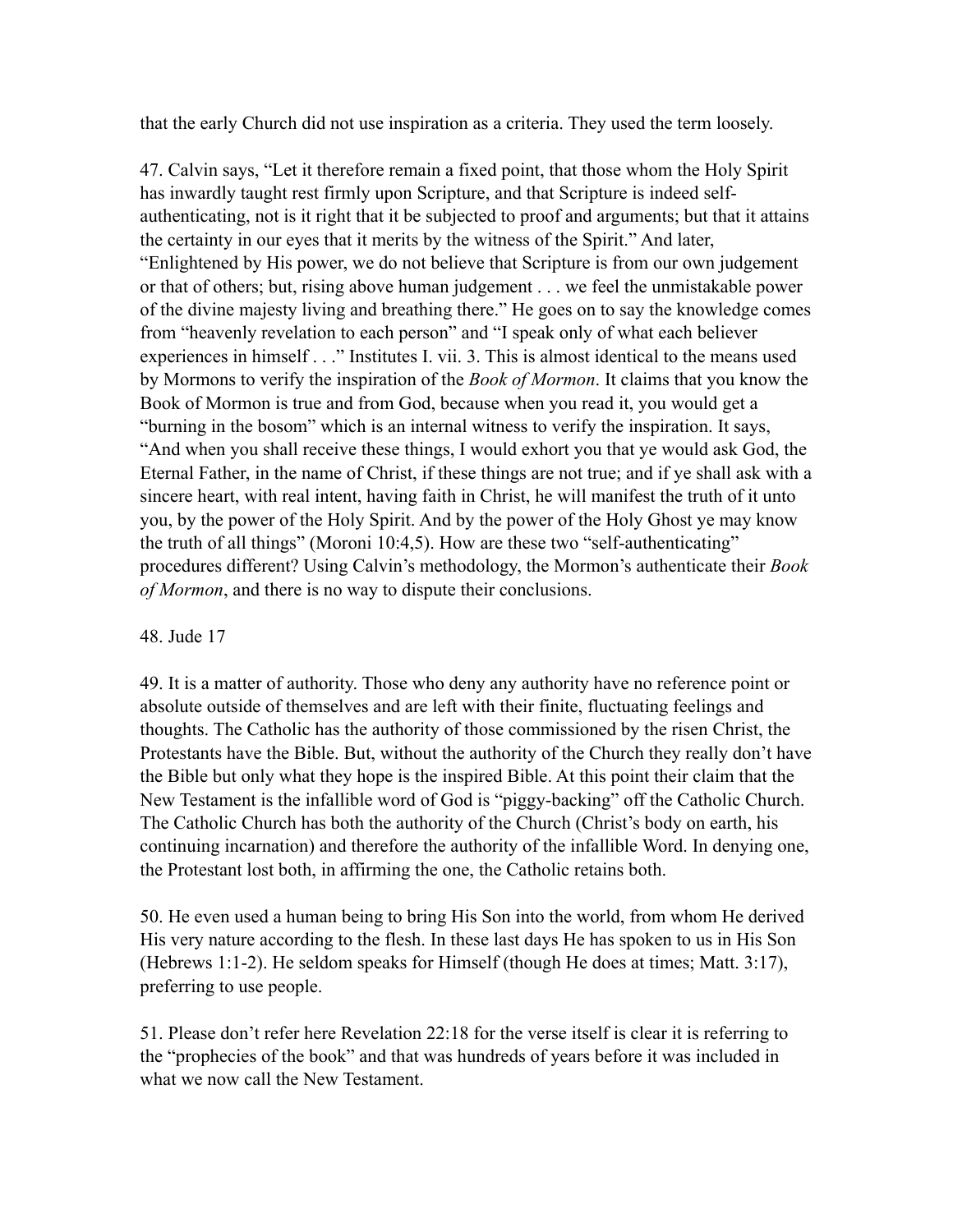52. Even though many of them (Ignatius of Antioch, Clement of Rome, Polycarp, Papias, Hermas and others) were contemporaries of the apostles, could have been their converts and lived and worshiped with them. Who should I respect more, you or them? Why should I deny their words, which were spoken and written with unanimous consistency, in order to trust the conflicting conclusions of each little fundamentalist with their private interpretations, parochial traditions and private judgements? Are you infallible? Anti-Catholics judge me as though they are infallible, they quote Scripture as though they are the final word, as though they are their own little "popes".

53. Luther said in his Commentary on the Psalms, "Scriptura sui ipsius interpres" or in English, "The Bible is its own interpreter". It doesn't take a rocket scientist to see where that idea has gotten us.

54. Fundamentalists can't even agree on which translation of the Bible is authoritative. Some believe any translation (literal or dynamic) based closely on the Hebrew and Greek is OK, whereas others consider only the King James Version inspired. "If the King James version was good enough for Paul, it is good enough for me!"

55. James 2:24 "Ye see then how that by works a man is justified, and not by faith only." Notice as you read this verse how your Fundamentalist grid forces you to find an alternative explanation than the one that is literal and obvious. Your tradition constrains you to nullify the word of God.

56. I am amazed at the mental gyrations many fundamentalist commentators go through to deny the sacramental aspect of baptism. The Protestant Evangelical is the one who broadcasts their 'literal interpretation of the Bible' and yet one doubts their words as the pages of denials and rejections are read, all in the misguided and desperate attempt to distance themselves from the perceived evils of Rome. I see not an objective exposition of the text, but a gymnastic twisting of the text to conform Scripture, the word of God, to the Protestant Tradition of negation and denial. Would this be exposed by our Lord, as he did with the Pharisees of yesteryear, by saying, "Why do you transgress [argue away] the commandment of God for the sake of your [Protestant] tradition?" Mt. 15:3 (emphasis in brackets are mine). How many ways can the words "saved through water" and "baptism now saves you" and "born of water and of the Spirit be interpreted"? Why the gyrations to dispute the clear meaning of the text? It is simply a denial of the implications of the incarnation based on the unbiblical and unhistorical traditions of the Protestant revolt. This reminds me of the comedic question, "What about the word NO don't you understand?"

57. You compare the practice of Catholics with your ideals. This is patently unfair as you should know. Why don't we try comparing fundamentalist's practices with the Catholic Church's ideals. We'd have a different story, wouldn't we? Yet you mislead your followers with flawed reasoning, inaccurate representations and extreme examples. That